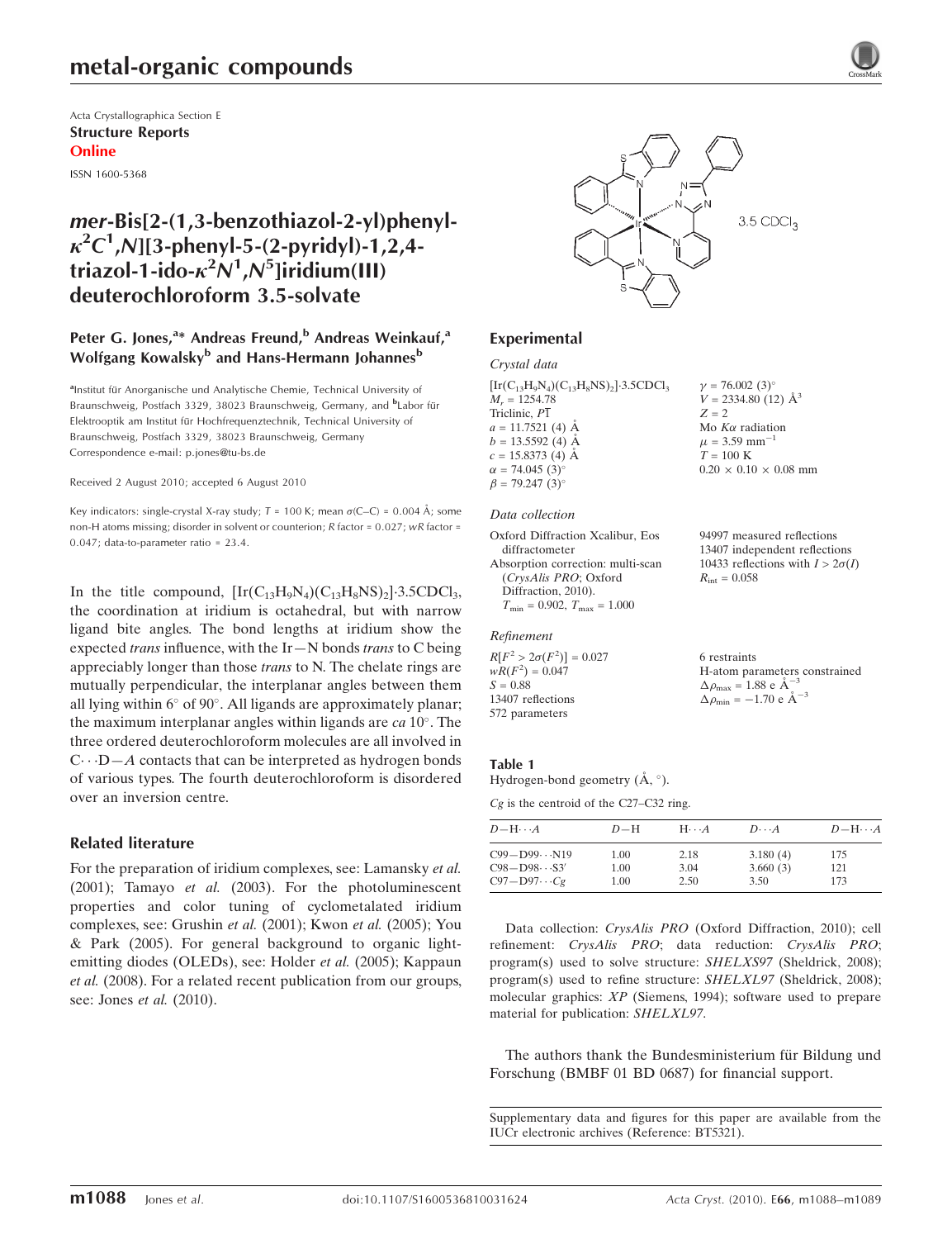### References

- [Grushin, V. V., Herron, N., LeCloux, D. D., Marshall, W. J., Petrov, V. A. &](https://scripts.iucr.org/cgi-bin/cr.cgi?rm=pdfbb&cnor=bt5321&bbid=BB1) Wang, Y. (2001). [Chem. Commun.](https://scripts.iucr.org/cgi-bin/cr.cgi?rm=pdfbb&cnor=bt5321&bbid=BB1) pp. 1494–1495.
- [Holder, E., Langeveld, B. M. W. & Schubert, U. S. \(2005\).](https://scripts.iucr.org/cgi-bin/cr.cgi?rm=pdfbb&cnor=bt5321&bbid=BB2) Adv. Mater. 17, [1109–1121.](https://scripts.iucr.org/cgi-bin/cr.cgi?rm=pdfbb&cnor=bt5321&bbid=BB2)
- [Jones, P. G., Debeaux, M., Weinkauf, A., Hopf, H., Kowalsky, W. & Johannes,](https://scripts.iucr.org/cgi-bin/cr.cgi?rm=pdfbb&cnor=bt5321&bbid=BB3) [H.-H. \(2010\).](https://scripts.iucr.org/cgi-bin/cr.cgi?rm=pdfbb&cnor=bt5321&bbid=BB3) Acta Cryst. E66, m66–m67.
- [Kappaun, S., Slugovc, C. & List, E. J. W. \(2008\).](https://scripts.iucr.org/cgi-bin/cr.cgi?rm=pdfbb&cnor=bt5321&bbid=BB4) Int. J. Mol. Sci. 9, 1527–1547.
- [Kwon, T.-H., Cho, H. S., Kim, M. K., Kim, J.-W., Kim, J.-J., Lee, K. H., Park, S.](https://scripts.iucr.org/cgi-bin/cr.cgi?rm=pdfbb&cnor=bt5321&bbid=BB5) [J., Shin, I.-S., Kim, H., Shin, D. M., Chung, Y. K. & Hong, J.-I. \(2005\).](https://scripts.iucr.org/cgi-bin/cr.cgi?rm=pdfbb&cnor=bt5321&bbid=BB5) [Organometallics](https://scripts.iucr.org/cgi-bin/cr.cgi?rm=pdfbb&cnor=bt5321&bbid=BB5), 24, 1578–1585.
- [Lamansky, S., Djurovich, P., Murphy, D., Abdel-Razzaq, F., Kwong, R., Tsyba,](https://scripts.iucr.org/cgi-bin/cr.cgi?rm=pdfbb&cnor=bt5321&bbid=BB6) [I., Bortz, M., Mui, B., Bau, R. & Thompson, M. E. \(2001\).](https://scripts.iucr.org/cgi-bin/cr.cgi?rm=pdfbb&cnor=bt5321&bbid=BB6) Inorg. Chem. 40, [1704–1711.](https://scripts.iucr.org/cgi-bin/cr.cgi?rm=pdfbb&cnor=bt5321&bbid=BB6)
- Oxford Diffraction (2010). CrysAlis PRO[. Oxford Diffraction Limited,](https://scripts.iucr.org/cgi-bin/cr.cgi?rm=pdfbb&cnor=bt5321&bbid=BB7) [Abingdon, England.](https://scripts.iucr.org/cgi-bin/cr.cgi?rm=pdfbb&cnor=bt5321&bbid=BB7)
- [Sheldrick, G. M. \(2008\).](https://scripts.iucr.org/cgi-bin/cr.cgi?rm=pdfbb&cnor=bt5321&bbid=BB8) Acta Cryst. A64, 112–122.
- Siemens (1994). XP[. Siemens Analytical X-ray Instruments Inc. Madison,](https://scripts.iucr.org/cgi-bin/cr.cgi?rm=pdfbb&cnor=bt5321&bbid=BB9) [Wisconsin, USA.](https://scripts.iucr.org/cgi-bin/cr.cgi?rm=pdfbb&cnor=bt5321&bbid=BB9)
- [Tamayo, A. B., Alleyne, B. D., Djurovich, P. I., Lamansky, S., Tsyba, I., Ho, N.](https://scripts.iucr.org/cgi-bin/cr.cgi?rm=pdfbb&cnor=bt5321&bbid=BB10) [N., Bau, R. & Thompson, M. E. \(2003\).](https://scripts.iucr.org/cgi-bin/cr.cgi?rm=pdfbb&cnor=bt5321&bbid=BB10) J. Am. Chem. Soc. 125, 7377– [7387.](https://scripts.iucr.org/cgi-bin/cr.cgi?rm=pdfbb&cnor=bt5321&bbid=BB10)
- [You, Y. & Park, S. Y. \(2005\).](https://scripts.iucr.org/cgi-bin/cr.cgi?rm=pdfbb&cnor=bt5321&bbid=BB11) J. Am. Chem. Soc. 127, 12438–12439.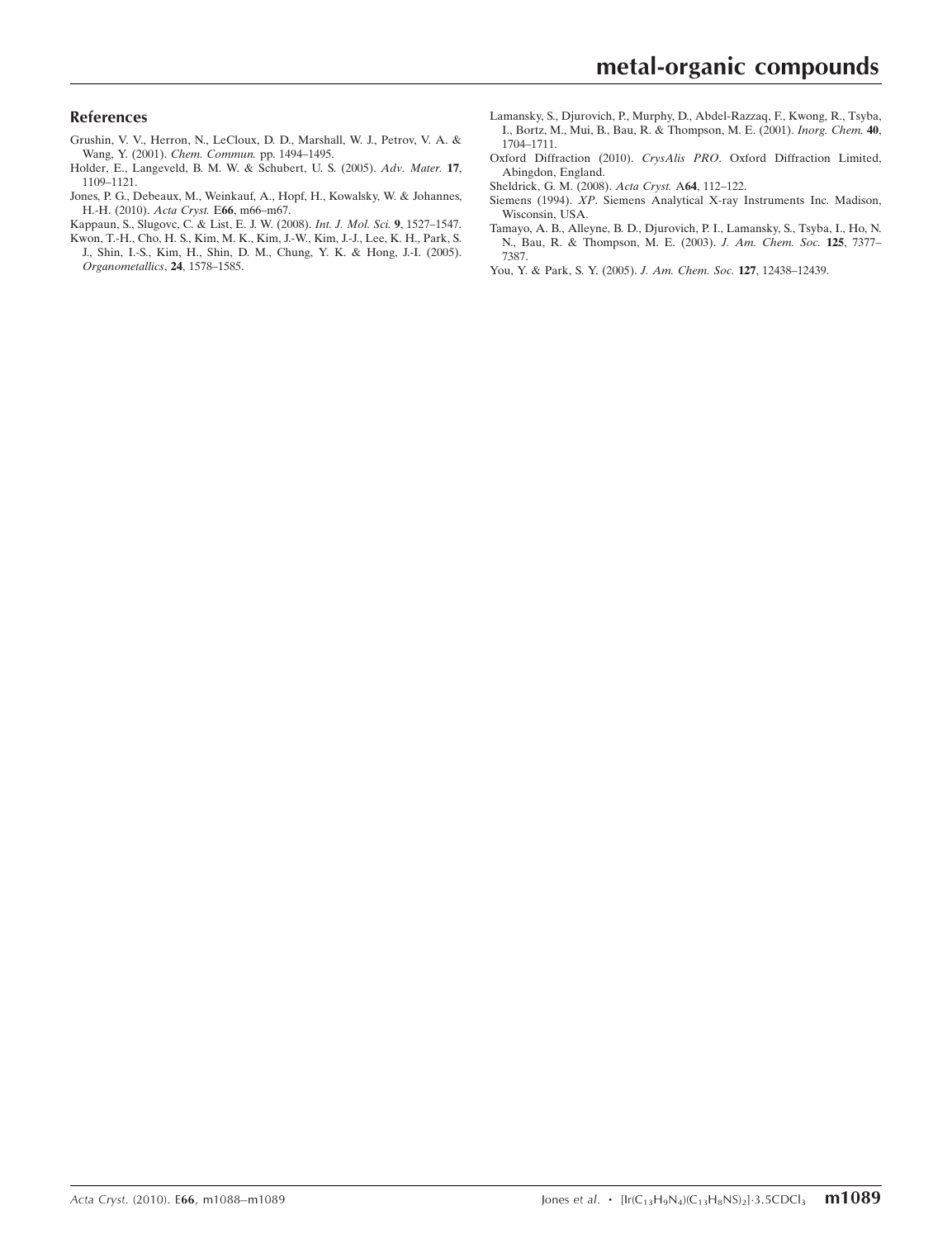# **supporting information**

*Acta Cryst.* (2010). E**66**, m1088–m1089 [https://doi.org/10.1107/S1600536810031624]

*mer***-Bis[2-(1,3-benzothiazol-2-yl)phenyl-***κ***<sup>2</sup>** *C***1 ,***N***][3-phenyl-5-(2-pyridyl)-1,2,4 triazol-1-ido-***κ***<sup>2</sup>** *N***1 ,***N***<sup>5</sup> ]iridium(III) deuterochloroform 3.5-solvate**

## **Peter G. Jones, Andreas Freund, Andreas Weinkauf, Wolfgang Kowalsky and Hans-Hermann Johannes**

### **S1. Comment**

Organometallic phosphorescent materials based on iridium(III) play an important role in the field of organic lightemitting diodes (OLEDs). They exhibit high quantum efficiencies, relatively short phosphorescent lifetimes, and facile colour tuning by modification of the ligand structures. Moreover, this class of materials can lead to OLEDs with 100% internal quantum efficiencies by harvesting both singlet and triplet excitons. In this contribution, we have synthesized and characterized a new iridium(III) complex with two 2-phenylbenzothiazoles as chromophoric ligands and 3-phenyl-5-(2 pyridine)-1,2,4-triazole as ancillary ligand, and report here the crystal structure of this compound.

The structure of the title complex is shown in Fig. 1. It crystallizes with four molecules of deuterochloroform, one of which is disordered cleanly over an inversion centre. The coordination at iridium is octahedral, with the major deviations in angles arising from the restricted bite of the chelating ligands: N1—Ir—C11 79.54 (9), N1′—Ir—C11′ 79.98 (9), N16 —Ir—N22 76.03 (8)°. The bond lengths at iridium show the expected *trans* influence, with Ir—N16 and Ir—N22, 2.126 (2) and 2.160 (2) Å respectively, *trans* to C being appreciably longer than the mutually *trans* Ir—N1 2.060 (2) and Ir—N1′ 2.064 (2) Å. The interplanar angles between the chelate rings all lie within 6° of 90°. Within the ligands, the interplanar angles between phenyl and benzothiazole are 9.9 (1) and 10.8 (1)°, whereas in the triazole ligand the pyridyl and phenyl rings subtend angles of 0.4 (2) and 9.2 (2)° respectively to the triazole ring.

The three ordered deuterochloroform molecules are all involved in C···D—A contacts that can be interpreted as hydrogen bonds of various types (Table 1); D99···N19 2.18, D98···S3' 3.04 (but with a narrow angle of 121°), D97···*Cg*(C27–C32) 2.50 Å.

### **S2. Experimental**

A mixture of bis(2-phenylbenzo[*d*]thiazole)-iridium(III)-*µ*-chloro bridged dimer (300 mg, 231 *µ*mol), 3-phenyl-5-(2 pyridyl)-1,2,4-triazole (129 mg, 579 *µ*mol) and potassium *tert*-butoxide (65 mg, 579 *µ*mol) in dry dichloromethane (10 ml) and dry ethanol (3 ml) was stirred overnight at room temperature under nitrogen atmosphere. The solvent was then removed under reduced pressure and the residue was purified *via* flash-chromatography on silica gel (eluent: dichloromethane/acetone = 10: 1,  $R_f$  = 0.57) to yield an orange solid (299 mg, 77%). m.p. 306 °C.

- 1 H NMR (CDCl3, 600 MHz): *δ* = 8.22 (d, *J* = 7.9 Hz, 1H), 8.13–8.11 (m, 2H), 7.83 (ddd, *J* = 5.5, 1.5, 0.9 Hz, 1H), 7.80 (ddd, *J* = 7.8, 7.8, 1.6 Hz, 1H), 7.78–7.77 (m, 1H), 7.75–7.73 (m, 3H), 7.34–7.31 (m, 2H), 7.27–7.23 (m, 2H), 7.21 (ddd, *J* = 8.2, 7.3, 1.0 Hz, 1H), 7.13–7.10 (m, 2H), 7.02 (ddd, *J* = 7.5, 7.5, 1.1 Hz, 1H), 6.99 (ddd, *J* = 7.5, 7.5, 1.1 Hz, 1H), 6.97 (d, *J* = 8.4 Hz, 1H), 6.93 (ddd, *J* = 8.5, 7.3, 1.2 Hz, 1H), 6.83 (ddd, *J* = 7.5, 7.5, 1.3 Hz, 1H), 6.80 (ddd, *J* = 7.5, 7.5, 1.4 Hz, 1H), 6.54 (d, *J* = 7.4 Hz, 1H), 6.48 (dd, *J* = 7.7, 0.4 Hz, 1H), 6.23 (d, J = 8.4 Hz, 1H) p.p.m..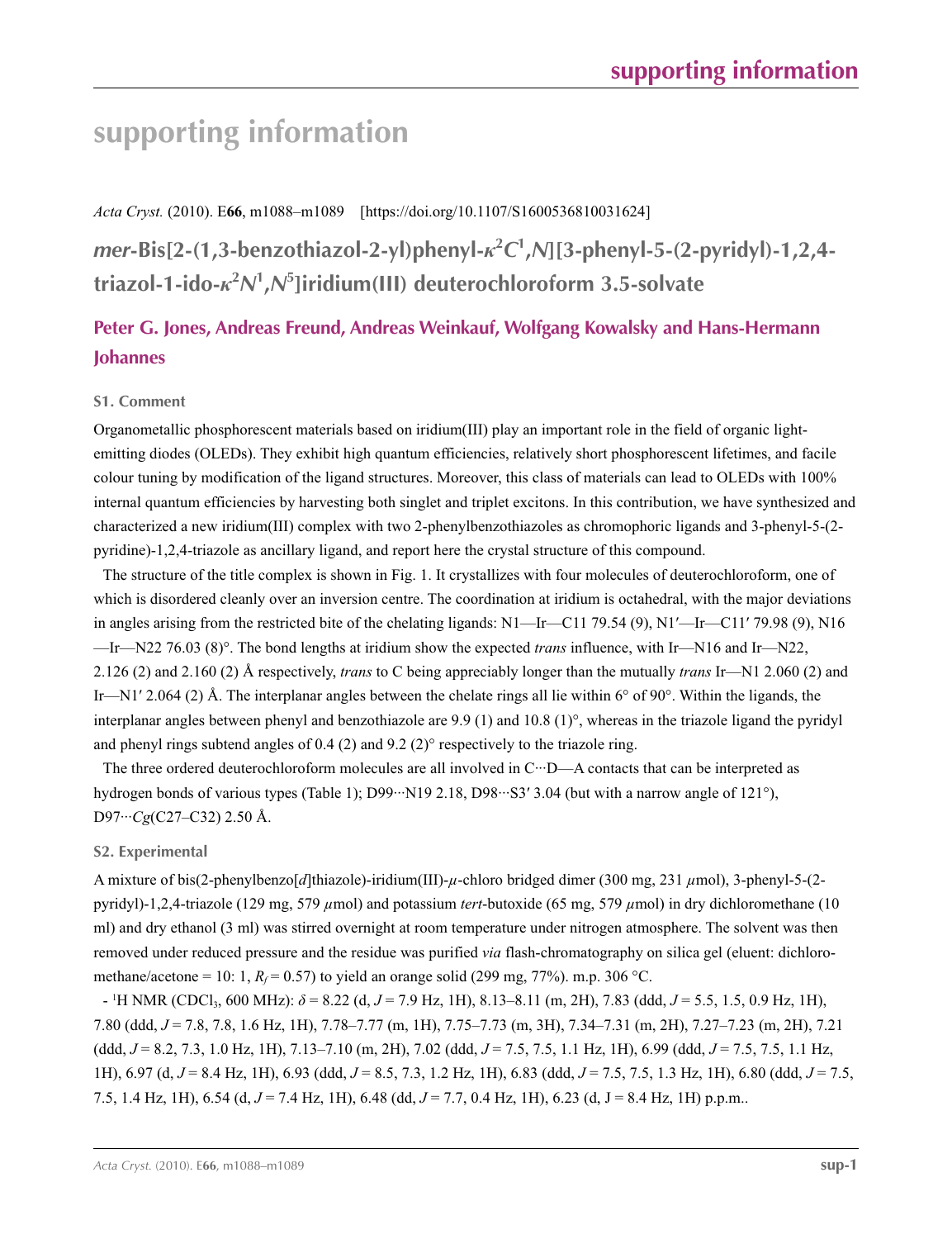- 13C NMR (CDCl3, 150 MHz): *δ* = 180.96, 180.35, 165.06, 163.63, 154.92, 152.95, 149.80, 149.75, 149.71, 149.60, 141.22, 140.77, 138.27, 134.18, 133.52, 132.93, 131.43, 131.37, 130.93, 130.83, 128.32, 128.21, 127.66, 127.02, 126.20, 126.04, 125.94, 125.46, 124.89, 123.84, 122.94, 122.15, 122.10, 121.73, 121.16, 120.36, 118.04 p.p.m..

 $-EI$ —MS: m/*z* (%) = 834 (100) [M<sup>+</sup>], 756 (9), 613 (35), 286 (12), 211 (41).

- IR: *ν*-tilde = 3055 (w), 1606 (w), 1581 (w), 1436 (*m*), 1408 (*m*), 1322 (w), 1297 (w), 1266 (*m*), 1157 (w), 1024 (*m*), 993 (*m*), 791 (w), 752 (*s*), 723 (*versus*), 696 (*m*), 582 (w) cm-1.

- UV/Vis (CH2Cl2): *λ* (*ε* [cm-1*M*-1]) = 228 (47000), 272 (45500), 310 (36600), 323 (35600), 350 (15400), 383 (9400), 454 (4200) nm.

- Elemental analysis: calculated for  $C_{39}H_{25}IrN_6S_2$ : C 56.16, H 3.02, N 10.08, S 7.69%; found: C 56.29, H 3.02, N 10.39 S 7.47%.

Single crystals were obtained by evaporation from  $CDCl<sub>3</sub>$  in an NMR tube.

**S3. Refinement** 

Hydrogen atoms were included at calculated positions using a riding model with aromatic C—H 0.95,  $sp^3$ -C—H 1.00 Å. The  $U(H)$  values were fixed at  $1.2 \times U_{eq}(C)$  of the parent C atom.

The chloroform molecule C96–Cl12 is disordered over an inversion centre; the carbon was refined isotropically. Distance restraints were employed to improve refinement stability.

There are several peaks of 1.1–1.9 e Å-3 either *ca* 0.9 Å from the Ir atom, which may reasonably be attributed to residual absorption errors, or in the solvent region, corresponding to slight extra disorder or irregular displacement features.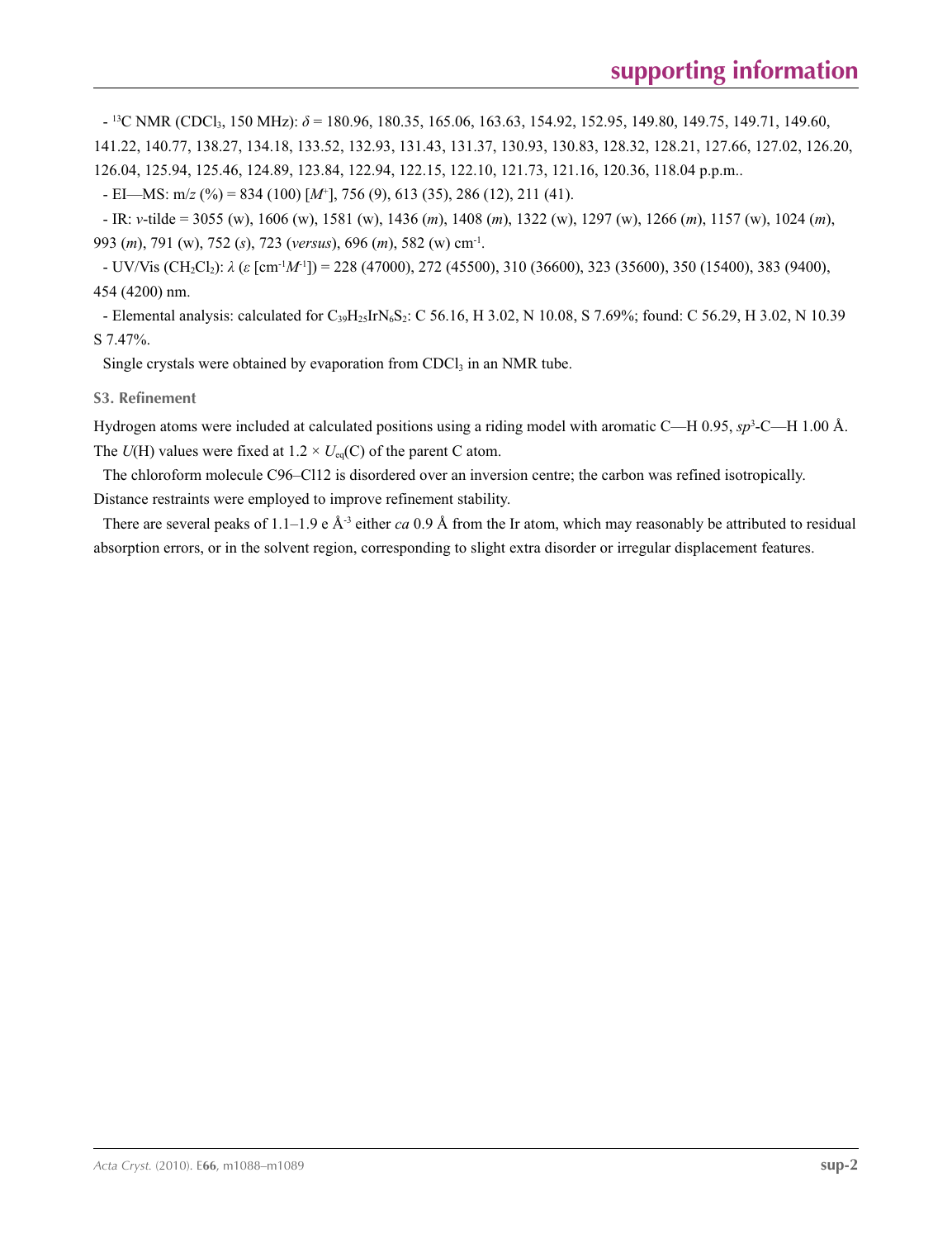

**Figure 1**

Structure of the title compound in the crystal. Ellipsoids represent 50% probability levels. Solvent molecules and hydrogen atoms are omitted for clarity.

mer-Bis[2-(1,3-benzothiazol-2-yl)phenyl- $\kappa^2C^1$ ,N]{3- phenyl-5-(2-pyridyl)-1,2,4-triazol-1-ido- $\kappa^2N^1$ ,N<sup>5</sup>}iridium(III) **deuterochloroform 3.5-solvate** 

| Crystal data                                                                                                                                                                                                                                                                                                     |                                                                                                                                                                                                                                                                                          |
|------------------------------------------------------------------------------------------------------------------------------------------------------------------------------------------------------------------------------------------------------------------------------------------------------------------|------------------------------------------------------------------------------------------------------------------------------------------------------------------------------------------------------------------------------------------------------------------------------------------|
| $[Ir(C_{13}H_9N_4)(C_{13}H_8NS)_2]$ 3.5CDCl <sub>3</sub><br>$M_r = 1254.78$<br>Triclinic, P1<br>$a = 11.7521$ (4) Å<br>$b = 13.5592$ (4) Å<br>$c = 15.8373(4)$ Å<br>$\alpha$ = 74.045 (3) <sup>o</sup><br>$\beta$ = 79.247 (3) <sup>o</sup><br>$\gamma = 76.002(3)^{\circ}$<br>$V = 2334.80$ (12) Å <sup>3</sup> | $Z = 2$<br>$F(000) = 1226$<br>$D_x = 1.785$ Mg m <sup>-3</sup><br>Mo Ka radiation, $\lambda = 0.71073$ Å<br>Cell parameters from 31145 reflections<br>$\theta$ = 2.2–30.8°<br>$\mu$ = 3.59 mm <sup>-1</sup><br>$T = 100 \text{ K}$<br>Prism, orange<br>$0.20 \times 0.10 \times 0.08$ mm |
| Data collection                                                                                                                                                                                                                                                                                                  |                                                                                                                                                                                                                                                                                          |
| Oxford Diffraction Xcalibur, Eos<br>diffractometer<br>Radiation source: fine-focus sealed tube                                                                                                                                                                                                                   | Detector resolution: $16.1419$ pixels mm <sup>-1</sup><br>$\omega$ -scan<br>Absorption correction: multi-scan                                                                                                                                                                            |
| Graphite monochromator                                                                                                                                                                                                                                                                                           | <i>CrysAlis PRO</i> , Oxford Diffraction (2010).                                                                                                                                                                                                                                         |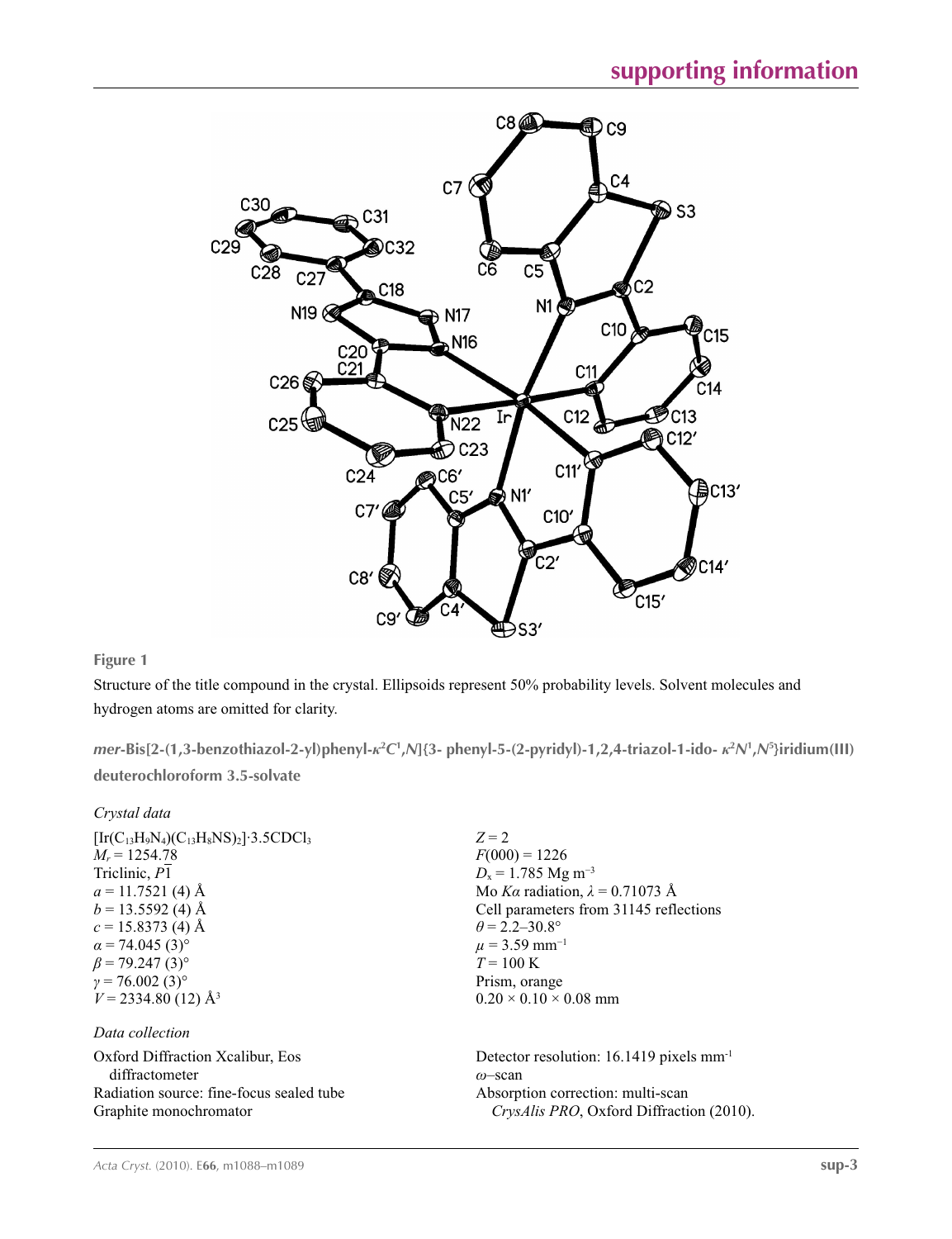$T_{\text{min}} = 0.902, T_{\text{max}} = 1.000$ 94997 measured reflections 13407 independent reflections 10433 reflections with  $I > 2\sigma(I)$  $R_{\text{int}} = 0.058$ 

### *Refinement*

Refinement on *F*<sup>2</sup> Least-squares matrix: full  $R[F^2 > 2\sigma(F^2)] = 0.027$  $wR(F^2) = 0.047$  $S = 0.88$ 13407 reflections 572 parameters 6 restraints Primary atom site location: structure-invariant direct methods

 $\theta_{\text{max}} = 30.0^{\circ}, \theta_{\text{min}} = 2.2^{\circ}$  $h = -16 \rightarrow 16$  $k = -19 \rightarrow 18$ *l* = −22→22

Secondary atom site location: difference Fourier map Hydrogen site location: inferred from neighbouring sites H-atom parameters constrained  $w = 1/[\sigma^2 (F_o^2) + (0.0175P)^2]$ where  $P = (F_o^2 + 2F_c^2)/3$  $(\Delta/\sigma)_{\text{max}} = 0.002$ Δ*ρ*max = 1.88 e Å−3  $\Delta \rho_{\text{min}} = -1.70 \text{ e } \text{\AA}^{-3}$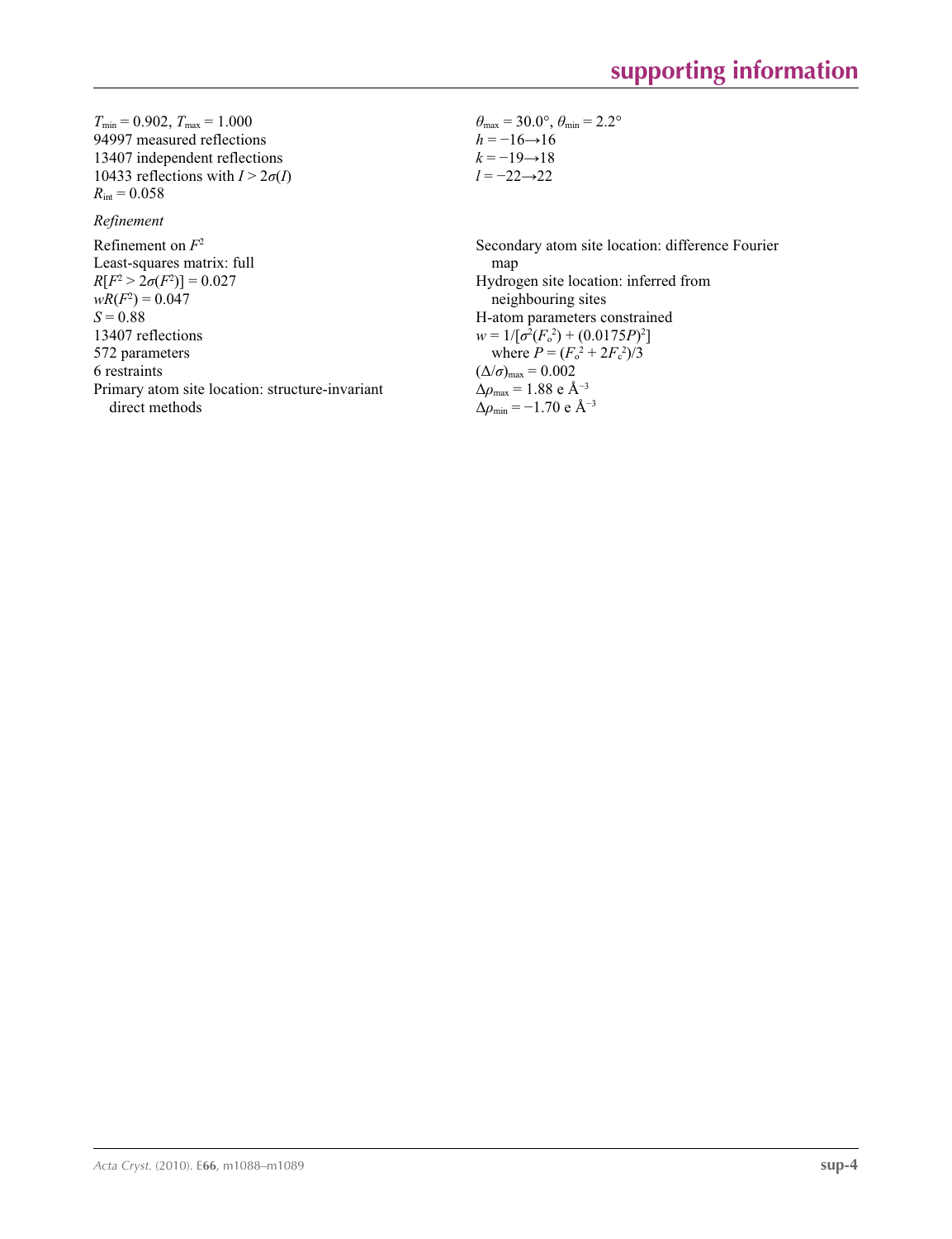### *Special details*

**Geometry**. All e.s.d.'s (except the e.s.d. in the dihedral angle between two l.s. planes) are estimated using the full covariance matrix. The cell e.s.d.'s are taken into account individually in the estimation of e.s.d.'s in distances, angles and torsion angles; correlations between e.s.d.'s in cell parameters are only used when they are defined by crystal symmetry. An approximate (isotropic) treatment of cell e.s.d.'s is used for estimating e.s.d.'s involving l.s. planes. Least-squares planes  $(x, y, z)$  in crystal coordinates) and deviations from them (\* indicates atom used to define plane) 7.9800 (0.0061) *x* - 1.7224 (0.0133) *y* + 10.9969 (0.0085) *z* = 7.6717 (0.0069)  $*$  -0.0488 (0.0009) Ir  $*$  0.0413 (0.0012) N1  $*$  -0.0066 (0.0014) C2  $*$  -0.0540 (0.0015) C10  $*$  0.0680 (0.0013) C11 Rms deviation of fitted atoms = 0.0483 8.3461 (0.0059)  $x + 9.9411$  (0.0076)  $y - 1.7893$  (0.0166)  $z = 2.3716$  (0.0114) Angle to previous plane (with approximate e.s.d.) =  $87.72$  (0.06) \* -0.0493 (0.0009) Ir \* 0.0551 (0.0013) N1′ \* -0.0297 (0.0015) C2′ \* -0.0327 (0.0016) C10′ \* 0.0566 (0.0013) C11′ Rms deviation of fitted atoms  $= 0.0461$ - 2.3439 (0.0116) *x* + 9.9572 (0.0069) *y* + 10.8389 (0.0095) *z* = 7.7705 (0.0077) Angle to previous plane (with approximate e.s.d.) =  $84.16(0.06)$ \* -0.0054 (0.0009) Ir \* 0.0091 (0.0014) N16 \* -0.0083 (0.0016) C20 \* 0.0006 (0.0016) C21 \* 0.0041 (0.0013) N22 Rms deviation of fitted atoms  $= 0.0063$ 7.9800 (0.0061) *x* - 1.7224 (0.0133) *y* + 10.9969 (0.0085) *z* = 7.6717 (0.0069) Angle to previous plane (with approximate e.s.d.) =  $89.73$  (0.07) \* -0.0488 (0.0009) Ir \* 0.0413 (0.0012) N1 \* -0.0066 (0.0014) C2 \* -0.0540 (0.0015) C10 \* 0.0680 (0.0013) C11 Rms deviation of fitted atoms  $= 0.0483$ 8.2788 (0.0045) *x* - 0.5241 (0.0062) *y* + 11.4855 (0.0070) *z* = 8.1544 (0.0022) Angle to previous plane (with approximate e.s.d.) =  $5.08(0.10)$  $*$  0.0042 (0.0016) N1  $*$  0.0078 (0.0016) C2  $*$  -0.0070 (0.0011) S3  $*$  -0.0048 (0.0020) C4  $*$  -0.0050 (0.0020) C5  $*$ -0.0049 (0.0018) C6 \* 0.0005 (0.0018) C7 \* 0.0043 (0.0018) C8 \* 0.0049 (0.0017) C9 Rms deviation of fitted atoms  $= 0.0052$ 8.4858 (0.0077) *x* - 2.4161 (0.0127) *y* + 9.6572 (0.0118) *z* = 7.0197 (0.0090) Angle to previous plane (with approximate e.s.d.) =  $9.93(0.11)$ \* 0.0136 (0.0016) C10 \* -0.0217 (0.0016) C11 \* 0.0118 (0.0016) C12 \* 0.0070 (0.0017) C13 \* -0.0158 (0.0017) C14 \* 0.0052 (0.0017) C15 Rms deviation of fitted atoms = 0.0137 7.1925 (0.0056)  $x + 9.8261$  (0.0068)  $y - 3.8421$  (0.0083)  $z = 0.9988$  (0.0081) Angle to previous plane (with approximate e.s.d.) =  $85.34(0.06)$ \* -0.0364 (0.0018) N1′ \* 0.0610 (0.0017) C2′ \* 0.0364 (0.0013) S3′ \* -0.0552 (0.0023) C4′ \* -0.0535 (0.0022) C5′ \* 0.0058 (0.0021) C6′ \* 0.0512 (0.0022) C7′ \* 0.0250 (0.0022) C8′ \* -0.0342 (0.0021) C9′ Rms deviation of fitted atoms  $= 0.0431$ 8.1235 (0.0081)  $x + 10.5535$  (0.0086)  $y - 0.9454$  (0.0159)  $z = 2.9872$  (0.0090) Angle to previous plane (with approximate e.s.d.) =  $10.83$  (0.12) \* 0.0050 (0.0017) C10′ \* 0.0034 (0.0017) C11′ \* -0.0084 (0.0018) C12′ \* 0.0049 (0.0018) C13′ \* 0.0036 (0.0018) C14′ \* -0.0084 (0.0017) C15′ Rms deviation of fitted atoms  $= 0.0060$ - 2.5414 (0.0127) *x* + 9.7359 (0.0101) *y* + 10.9194 (0.0127) *z* = 7.8052 (0.0089) Angle to previous plane (with approximate e.s.d.) =  $81.42$  (0.07) \* 0.0037 (0.0018) C21 \* -0.0086 (0.0016) N22 \* 0.0048 (0.0018) C23 \* 0.0039 (0.0020) C24 \* -0.0087 (0.0020) C25 \* 0.0048 (0.0019) C26 Rms deviation of fitted atoms  $= 0.0061$ - 2.5107 (0.0151) *x* + 9.8045 (0.0109) *y* + 10.8623 (0.0148) *z* = 7.7407 (0.0143) Angle to previous plane (with approximate e.s.d.) =  $0.43$  (0.17) \* -0.0022 (0.0014) N16 \* 0.0011 (0.0014) N17 \* 0.0003 (0.0015) C18 \* -0.0016 (0.0014) N19 \* 0.0024 (0.0015) C20 Rms deviation of fitted atoms  $= 0.0017$  $-2.4518(0.0127) x + 10.9099(0.0091) y + 9.0926(0.0145) z = 6.2049(0.0171)$ Angle to previous plane (with approximate e.s.d.) =  $9.27(0.16)$ \* 0.0117 (0.0018) C27 \* -0.0068 (0.0019) C28 \* -0.0042 (0.0019) C29 \* 0.0103 (0.0019) C30 \* -0.0052 (0.0019) C31 \* -0.0058 (0.0019) C32 Rms deviation of fitted atoms  $= 0.0078$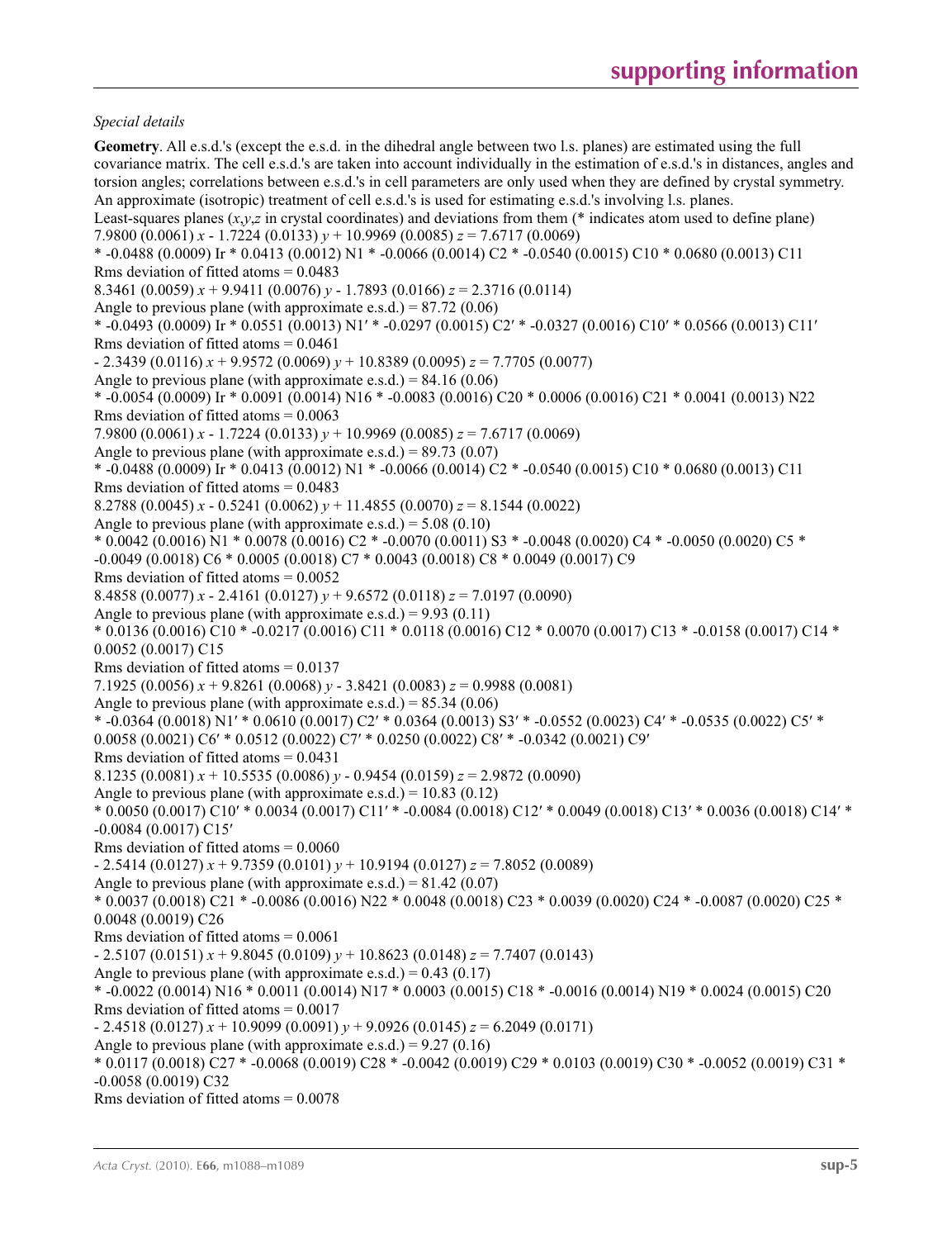**Refinement**. Refinement of  $F^2$  against ALL reflections. The weighted *R*-factor  $wR$  and goodness of fit *S* are based on  $F^2$ , conventional *R*-factors *R* are based on *F*, with *F* set to zero for negative  $F^2$ . The threshold expression of  $F^2 > \sigma(F^2)$  is used only for calculating *R*-factors(gt) *etc*. and is not relevant to the choice of reflections for refinement. *R*-factors based on *F*<sup>2</sup> are statistically about twice as large as those based on *F*, and *R*- factors based on ALL data will be even larger.

|                 | $\boldsymbol{\chi}$ | у              | $\boldsymbol{Z}$ | $U_{\rm iso}$ */ $U_{\rm eq}$ | Occ. (2) |
|-----------------|---------------------|----------------|------------------|-------------------------------|----------|
| Ir              | 0.185225(9)         | 0.183852(9)    | 0.587566(7)      | 0.01036(3)                    |          |
| N1              | 0.29011(17)         | 0.09344(16)    | 0.50550(13)      | 0.0113(5)                     |          |
| C <sub>2</sub>  | 0.3713(2)           | 0.1390(2)      | 0.44934(16)      | 0.0113(5)                     |          |
| S <sub>3</sub>  | 0.46148(5)          | 0.06657(5)     | 0.37977(4)       | 0.01364(13)                   |          |
| C <sub>4</sub>  | 0.3867(2)           | $-0.0356(2)$   | 0.42917(16)      | 0.0115(5)                     |          |
| C <sub>5</sub>  | 0.2971(2)           | $-0.00772(19)$ | 0.49503(16)      | 0.0115(5)                     |          |
| C6              | 0.2262(2)           | $-0.0791(2)$   | 0.54288(16)      | 0.0150(6)                     |          |
| H <sub>6</sub>  | 0.1647              | $-0.0615$      | 0.5877           | $0.018*$                      |          |
| C7              | 0.2476(2)           | $-0.1758(2)$   | 0.52351(17)      | 0.0158(6)                     |          |
| H7              | 0.2001              | $-0.2250$      | 0.5556           | $0.019*$                      |          |
| C8              | 0.3378(2)           | $-0.2028(2)$   | 0.45764(16)      | 0.0153(6)                     |          |
| H8              | 0.3504              | $-0.2698$      | 0.4457           | $0.018*$                      |          |
| C9              | 0.4085(2)           | $-0.1336(2)$   | 0.40982(16)      | 0.0135(5)                     |          |
| H <sub>9</sub>  | 0.4701              | $-0.1519$      | 0.3652           | $0.016*$                      |          |
| C10             | 0.3802(2)           | 0.24172(19)    | 0.45468(16)      | 0.0118(5)                     |          |
| C11             | 0.3038(2)           | 0.2743(2)      | 0.52632(16)      | 0.0120(5)                     |          |
| C12             | 0.3162(2)           | 0.3678(2)      | 0.54230(17)      | 0.0145(6)                     |          |
| H12             | 0.2699              | 0.3914         | 0.5916           | $0.017*$                      |          |
| C13             | 0.3950(2)           | 0.4261(2)      | 0.48715(18)      | 0.0179(6)                     |          |
| H13             | 0.4009              | 0.4895         | 0.4991           | $0.022*$                      |          |
| C14             | 0.4655(2)           | 0.3945(2)      | 0.41489(18)      | 0.0181(6)                     |          |
| H14             | 0.5173              | 0.4366         | 0.3768           | $0.022*$                      |          |
| C15             | 0.4593(2)           | 0.3009(2)      | 0.39911(17)      | 0.0163(6)                     |          |
| H15             | 0.5084              | 0.2770         | 0.3509           | $0.020*$                      |          |
| N16             | 0.26737(17)         | 0.08428(16)    | 0.69814(13)      | 0.0120(5)                     |          |
| N17             | 0.36908(17)         | 0.07191(16)    | 0.73312(13)      | 0.0133(5)                     |          |
| C18             | 0.3628(2)           | $-0.0086(2)$   | 0.80427(16)      | 0.0143(5)                     |          |
| N <sub>19</sub> | 0.26461(18)         | $-0.04920(17)$ | 0.81804(13)      | 0.0151(5)                     |          |
| C20             | 0.2083(2)           | 0.0125(2)      | 0.74975(16)      | 0.0125(5)                     |          |
| C21             | 0.0947(2)           | 0.0096(2)      | 0.72860(16)      | 0.0138(5)                     |          |
| N22             | 0.06182(18)         | 0.08334(16)    | 0.65410(13)      | 0.0129(5)                     |          |
| C <sub>23</sub> | $-0.0419(2)$        | 0.0868(2)      | 0.62811(17)      | 0.0157(6)                     |          |
| H23             | $-0.0659$           | 0.1387         | 0.5772           | $0.019*$                      |          |
| C <sub>24</sub> | $-0.1149(2)$        | 0.0181(2)      | 0.67229(19)      | 0.0225(6)                     |          |
| H <sub>24</sub> | $-0.1876$           | 0.0227         | 0.6520           | $0.027*$                      |          |
| C <sub>25</sub> | $-0.0811(2)$        | $-0.0577(2)$   | 0.74654(19)      | 0.0221(6)                     |          |
| H25             | $-0.1295$           | $-0.1066$      | 0.7773           | $0.026*$                      |          |
| C <sub>26</sub> | 0.0244(2)           | $-0.0613(2)$   | 0.77559(17)      | 0.0188(6)                     |          |
| H <sub>26</sub> | 0.0483              | $-0.1119$      | 0.8272           | $0.023*$                      |          |
| C27             | 0.4565(2)           | $-0.0474(2)$   | 0.86363(17)      | 0.0155(6)                     |          |

*Fractional atomic coordinates and isotropic or equivalent isotropic displacement parameters (Å<sup>2</sup>)*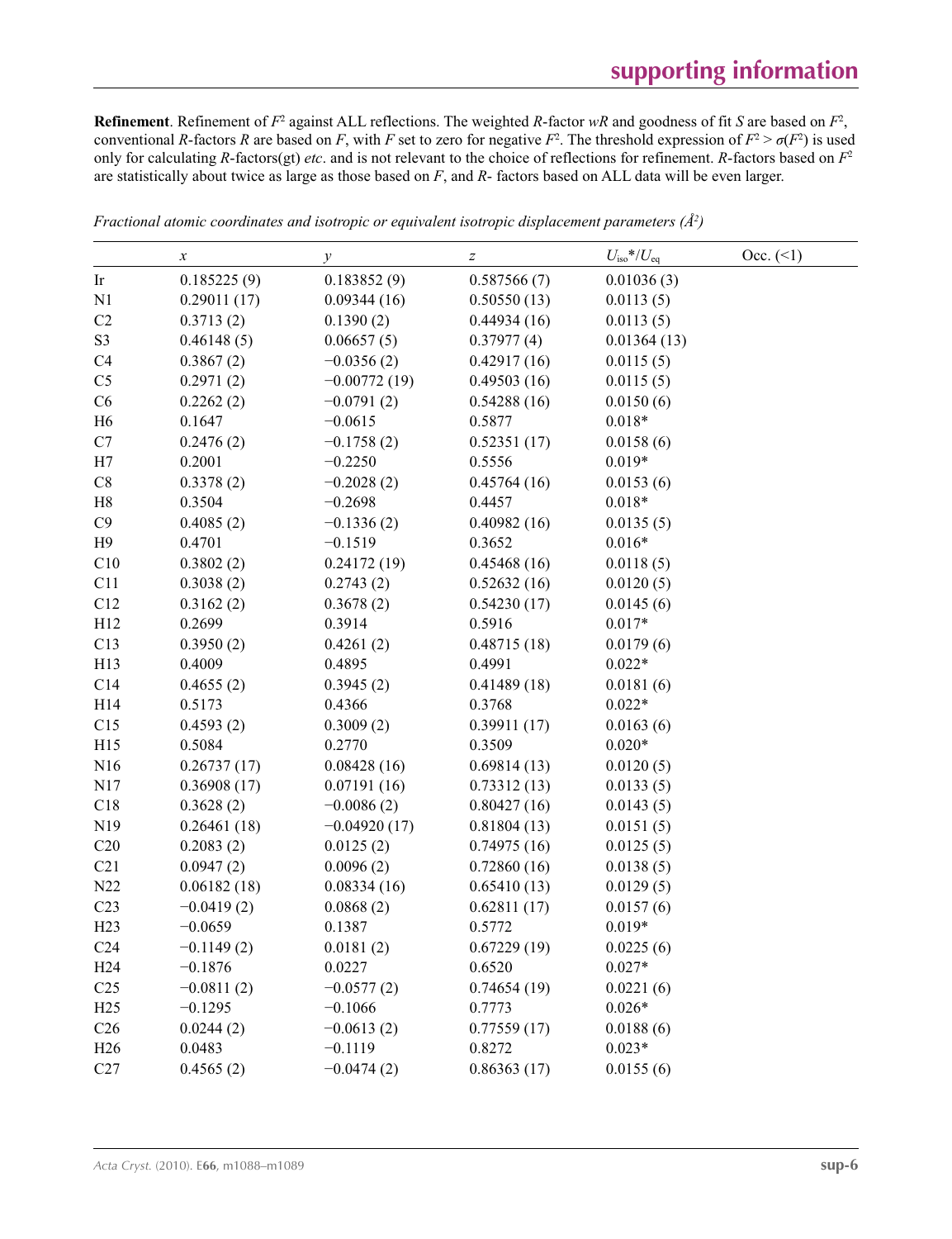| C28             | 0.4390(2)      | $-0.1198(2)$  | 0.94374(17) | 0.0192(6)   |
|-----------------|----------------|---------------|-------------|-------------|
| H <sub>28</sub> | 0.3699         | $-0.1488$     | 0.9584      | $0.023*$    |
| C29             | 0.5226(2)      | $-0.1498(2)$  | 1.00257(18) | 0.0241(7)   |
| H <sub>29</sub> | 0.5103         | $-0.1990$     | 1.0574      | $0.029*$    |
| C30             | 0.6229(2)      | $-0.1082(2)$  | 0.98128(18) | 0.0230(7)   |
| H <sub>30</sub> | 0.6790         | $-0.1277$     | 1.0221      | $0.028*$    |
| C31             | 0.6426(2)      | $-0.0383(2)$  | 0.90106(18) | 0.0216(6)   |
| H31             | 0.7130         | $-0.0111$     | 0.8863      | $0.026*$    |
| C32             | 0.5599(2)      | $-0.0074(2)$  | 0.84167(17) | 0.0179(6)   |
| H <sub>32</sub> | 0.5737         | 0.0406        | 0.7864      | $0.021*$    |
| N1'             | 0.08049(17)    | 0.29382(16)   | 0.65163(13) | 0.0123(5)   |
| C2'             | $-0.0090(2)$   | 0.35294(19)   | 0.60986(16) | 0.0125(5)   |
| S3'             | $-0.10350(6)$  | 0.44093(5)    | 0.66450(4)  | 0.01738(14) |
| C4'             | $-0.0142(2)$   | 0.3993(2)     | 0.74905(17) | 0.0155(6)   |
| C5'             | 0.0825(2)      | 0.3214(2)     | 0.73020(16) | 0.0132(5)   |
| C6'             | 0.1713(2)      | 0.2840(2)     | 0.78538(17) | 0.0182(6)   |
| H6'             | 0.2378         | 0.2315        | 0.7734      | $0.022*$    |
| C7'             | 0.1597(2)      | 0.3254(2)     | 0.85796(18) | 0.0232(7)   |
| H7'             | 0.2198         | 0.3013        | 0.8958      | $0.028*$    |
| C8'             | 0.0621(3)      | 0.4016(2)     | 0.87686(18) | 0.0243(7)   |
| H8'             | 0.0564         | 0.4279        | 0.9275      | $0.029*$    |
| C9'             | $-0.0265(2)$   | 0.4394(2)     | 0.82311(17) | 0.0219(6)   |
| H9'             | $-0.0935$      | 0.4909        | 0.8361      | $0.026*$    |
| C10'            | $-0.0148(2)$   | 0.34173(19)   | 0.52221(16) | 0.0124(5)   |
| C11'            | 0.0796(2)      | 0.26639(19)   | 0.49410(16) | 0.0111(5)   |
| C12'            | 0.0820(2)      | 0.2557(2)     | 0.40818(17) | 0.0163(6)   |
| H12'            | 0.1427         | 0.2053        | 0.3860      | $0.020*$    |
| C13'            | $-0.0031(2)$   | 0.3177(2)     | 0.35466(17) | 0.0179(6)   |
| H13'            | 0.0018         | 0.3097        | 0.2963      | $0.021*$    |
| C14'            | $-0.0948(2)$   | 0.3908(2)     | 0.38492(17) | 0.0167(6)   |
| H14'            | $-0.1522$      | 0.4324        | 0.3477      | $0.020*$    |
| C15'            | $-0.1017(2)$   | 0.4026(2)     | 0.46962(17) | 0.0160(6)   |
| H15'            | $-0.1646$      | 0.4514        | 0.4918      | $0.019*$    |
| C97             | 0.7155(2)      | $-0.3134(2)$  | 0.88203(17) | 0.0221(6)   |
| D97             | 0.6606         | $-0.2466$     | 0.8897      | $0.026*$    |
| C11             | 0.67186(6)     | $-0.41646(6)$ | 0.96693(5)  | 0.02871(17) |
| Cl2             | 0.70766(6)     | $-0.32965(6)$ | 0.77698(4)  | 0.02763(17) |
| Cl3             | 0.86049(6)     | $-0.30466(6)$ | 0.89109(5)  | 0.02593(16) |
| C98             | $-0.3809(3)$   | 0.3533(3)     | 0.7609(2)   | 0.0494(11)  |
| D98             | $-0.3574$      | 0.4101        | 0.7099      | $0.059*$    |
| C14             | $-0.52591(11)$ | 0.34664(11)   | 0.75553(8)  | 0.1027(6)   |
| Cl <sub>5</sub> | $-0.28516(11)$ | 0.23563(9)    | 0.75073(7)  | 0.0721(3)   |
| C16             | $-0.36850(8)$  | 0.38391(8)    | 0.85894(7)  | 0.0564(3)   |
| C99             | 0.2676(2)      | $-0.2928(2)$  | 0.85817(19) | 0.0258(7)   |
| D99             | 0.2719         | $-0.2173$     | 0.8456      | $0.031*$    |
| Cl7             | 0.23359(9)     | $-0.31505(9)$ | 0.76311(6)  | 0.0599(3)   |
| C18             | 0.40549(7)     | $-0.36806(7)$ | 0.88483(6)  | 0.0412(2)   |
| C19             | 0.15616(7)     | $-0.31749(7)$ | 0.94744(6)  | 0.0427(2)   |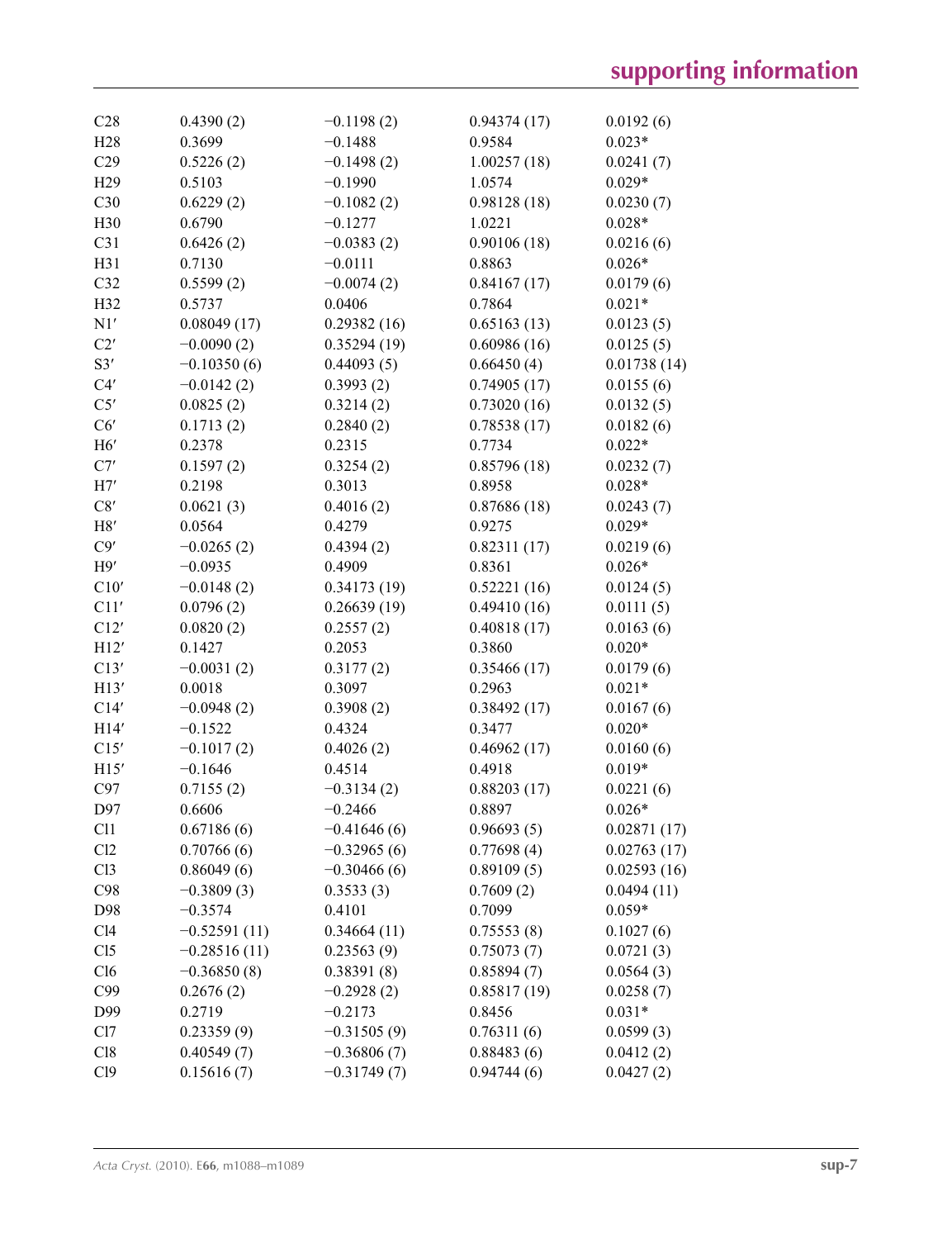# **supporting information**

| C <sub>96</sub>  | 0.9372(5)   | 0.0481(5)    | 1.0020(4)   | $0.0311(15)^*$ | 0.50 |
|------------------|-------------|--------------|-------------|----------------|------|
| H96              | 0.8893      | 0.0731       | 1.0541      | $0.037*$       | 0.50 |
| C110             | 1.0842(4)   | 0.0597(5)    | 0.9970(5)   | 0.0593(16)     | 0.50 |
| C <sub>111</sub> | 0.88004(16) | 0.12749(14)  | 0.90568(11) | 0.0413(4)      | 0.50 |
| C <sub>112</sub> | 0.9281(5)   | $-0.0812(5)$ | 1.0147(5)   | 0.0587(15)     | 0.50 |

*Atomic displacement parameters (Å2 )*

|                 | $U^{11}$   | $U^{22}$   | $U^{33}$   | $U^{12}$      | $U^{13}$      | $U^{23}$      |
|-----------------|------------|------------|------------|---------------|---------------|---------------|
| Ir              | 0.00954(5) | 0.00903(5) | 0.01150(5) | $-0.00029(4)$ | $-0.00206(3)$ | $-0.00174(3)$ |
| N1              | 0.0096(11) | 0.0124(12) | 0.0118(11) | $-0.0018(9)$  | $-0.0041(8)$  | $-0.0014(9)$  |
| C2              | 0.0079(12) | 0.0131(14) | 0.0127(12) | 0.0000(10)    | $-0.0030(10)$ | $-0.0035(10)$ |
| S <sub>3</sub>  | 0.0124(3)  | 0.0138(3)  | 0.0148(3)  | $-0.0027(3)$  | 0.0001(2)     | $-0.0048(3)$  |
| C4              | 0.0093(13) | 0.0142(14) | 0.0118(13) | $-0.0036(11)$ | $-0.0032(10)$ | $-0.0022(11)$ |
| C <sub>5</sub>  | 0.0106(12) | 0.0110(13) | 0.0140(13) | $-0.0014(10)$ | $-0.0058(10)$ | $-0.0026(10)$ |
| C6              | 0.0126(13) | 0.0160(15) | 0.0157(13) | $-0.0022(11)$ | $-0.0009(10)$ | $-0.0039(11)$ |
| C7              | 0.0161(14) | 0.0141(14) | 0.0183(14) | $-0.0055(11)$ | $-0.0026(11)$ | $-0.0031(11)$ |
| $\rm{C}8$       | 0.0175(14) | 0.0126(14) | 0.0171(14) | $-0.0005(11)$ | $-0.0064(11)$ | $-0.0052(11)$ |
| C9              | 0.0102(13) | 0.0142(14) | 0.0162(13) | $-0.0002(11)$ | $-0.0041(10)$ | $-0.0043(11)$ |
| C10             | 0.0113(12) | 0.0094(13) | 0.0141(13) | $-0.0006(10)$ | $-0.0062(10)$ | $-0.0003(10)$ |
| C11             | 0.0102(13) | 0.0113(14) | 0.0145(13) | 0.0015(10)    | $-0.0062(10)$ | $-0.0034(11)$ |
| C12             | 0.0111(13) | 0.0120(14) | 0.0198(14) | 0.0023(11)    | $-0.0056(11)$ | $-0.0046(11)$ |
| C13             | 0.0152(14) | 0.0124(14) | 0.0278(16) | $-0.0010(11)$ | $-0.0079(12)$ | $-0.0056(12)$ |
| C14             | 0.0139(14) | 0.0172(15) | 0.0229(15) | $-0.0078(12)$ | $-0.0013(11)$ | $-0.0008(12)$ |
| C15             | 0.0121(13) | 0.0195(15) | 0.0151(13) | $-0.0030(11)$ | $-0.0013(10)$ | $-0.0010(11)$ |
| N16             | 0.0091(10) | 0.0112(12) | 0.0142(11) | 0.0020(9)     | $-0.0030(8)$  | $-0.0033(9)$  |
| N17             | 0.0112(11) | 0.0144(12) | 0.0144(11) | 0.0015(9)     | $-0.0033(9)$  | $-0.0062(9)$  |
| C18             | 0.0166(13) | 0.0122(14) | 0.0125(13) | 0.0016(11)    | $-0.0018(10)$ | $-0.0043(11)$ |
| N19             | 0.0159(11) | 0.0134(12) | 0.0132(11) | 0.0006(9)     | $-0.0023(9)$  | $-0.0016(9)$  |
| C20             | 0.0129(13) | 0.0098(13) | 0.0122(13) | 0.0011(10)    | $-0.0004(10)$ | $-0.0020(10)$ |
| C21             | 0.0124(13) | 0.0122(14) | 0.0149(13) | 0.0008(11)    | 0.0005(10)    | $-0.0047(11)$ |
| N22             | 0.0123(11) | 0.0110(12) | 0.0148(11) | $-0.0015(9)$  | 0.0006(9)     | $-0.0044(9)$  |
| C <sub>23</sub> | 0.0133(13) | 0.0137(14) | 0.0188(14) | 0.0011(11)    | $-0.0052(11)$ | $-0.0031(11)$ |
| C <sub>24</sub> | 0.0134(14) | 0.0198(16) | 0.0331(17) | $-0.0036(12)$ | $-0.0044(12)$ | $-0.0033(13)$ |
| C <sub>25</sub> | 0.0159(14) | 0.0174(16) | 0.0298(17) | $-0.0075(12)$ | 0.0031(12)    | $-0.0011(13)$ |
| C <sub>26</sub> | 0.0180(14) | 0.0153(15) | 0.0178(14) | $-0.0011(12)$ | 0.0002(11)    | 0.0014(11)    |
| C27             | 0.0200(14) | 0.0130(14) | 0.0141(13) | 0.0022(11)    | $-0.0057(11)$ | $-0.0068(11)$ |
| C28             | 0.0217(15) | 0.0174(15) | 0.0163(14) | 0.0026(12)    | $-0.0047(11)$ | $-0.0045(12)$ |
| C29             | 0.0315(17) | 0.0180(16) | 0.0161(14) | 0.0074(13)    | $-0.0057(12)$ | $-0.0021(12)$ |
| C30             | 0.0261(16) | 0.0193(16) | 0.0231(15) | 0.0105(13)    | $-0.0155(13)$ | $-0.0092(13)$ |
| C31             | 0.0182(14) | 0.0223(17) | 0.0263(16) | 0.0028(12)    | $-0.0081(12)$ | $-0.0115(13)$ |
| C32             | 0.0222(15) | 0.0150(15) | 0.0167(14) | $-0.0003(12)$ | $-0.0067(11)$ | $-0.0043(11)$ |
| N1'             | 0.0127(11) | 0.0096(11) | 0.0132(11) | $-0.0025(9)$  | $-0.0010(9)$  | $-0.0005(9)$  |
| C2'             | 0.0109(12) | 0.0105(14) | 0.0154(13) | $-0.0043(10)$ | $-0.0005(10)$ | $-0.0007(10)$ |
| S3'             | 0.0144(3)  | 0.0143(4)  | 0.0223(4)  | 0.0022(3)     | $-0.0028(3)$  | $-0.0069(3)$  |
| C4'             | 0.0177(14) | 0.0125(15) | 0.0155(14) | $-0.0033(11)$ | $-0.0014(11)$ | $-0.0022(11)$ |
| C5'             | 0.0140(13) | 0.0104(14) | 0.0144(13) | $-0.0033(11)$ | 0.0012(10)    | $-0.0029(11)$ |
| C6'             | 0.0216(15) | 0.0134(15) | 0.0169(14) | 0.0019(11)    | $-0.0044(11)$ | $-0.0028(11)$ |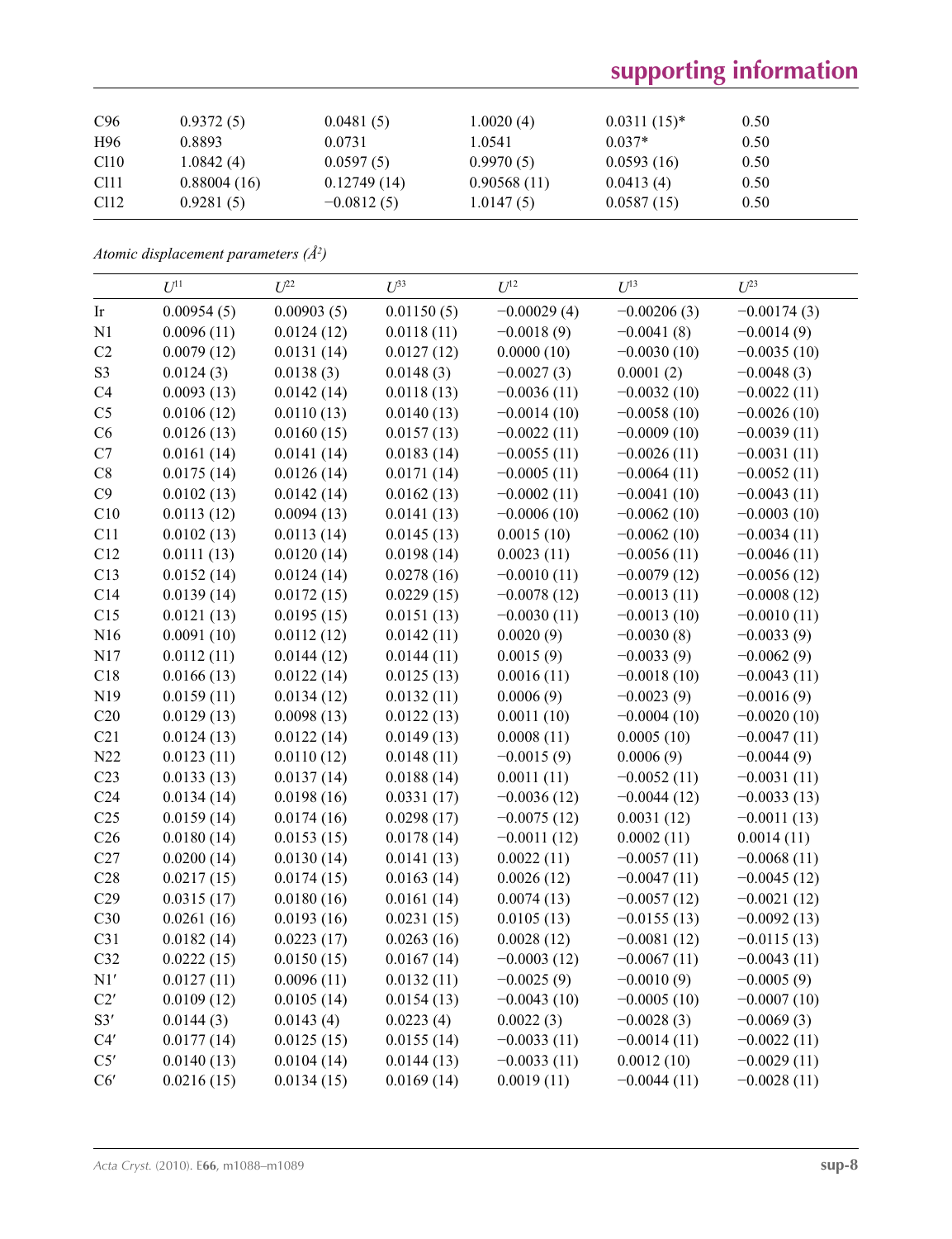| C7'              | 0.0289(16) | 0.0206(16) | 0.0191(15) | 0.0032(13)    | $-0.0100(12)$ | $-0.0056(12)$ |
|------------------|------------|------------|------------|---------------|---------------|---------------|
| C8'              | 0.0368(18) | 0.0206(16) | 0.0166(14) | $-0.0039(14)$ | $-0.0036(13)$ | $-0.0080(12)$ |
| C9'              | 0.0265(16) | 0.0157(15) | 0.0213(15) | 0.0021(12)    | $-0.0004(12)$ | $-0.0082(12)$ |
| C10'             | 0.0119(13) | 0.0093(13) | 0.0170(13) | $-0.0064(10)$ | $-0.0013(10)$ | $-0.0014(10)$ |
| C11'             | 0.0093(12) | 0.0095(13) | 0.0150(13) | $-0.0045(10)$ | $-0.0021(10)$ | $-0.0012(10)$ |
| C12'             | 0.0143(13) | 0.0155(15) | 0.0181(14) | $-0.0043(11)$ | $-0.0002(11)$ | $-0.0023(11)$ |
| C13'             | 0.0183(14) | 0.0216(16) | 0.0132(13) | $-0.0077(12)$ | $-0.0035(11)$ | 0.0007(11)    |
| C14'             | 0.0151(14) | 0.0139(14) | 0.0212(14) | $-0.0049(11)$ | $-0.0096(11)$ | 0.0019(11)    |
| C15'             | 0.0126(13) | 0.0114(14) | 0.0222(14) | $-0.0012(11)$ | $-0.0035(11)$ | $-0.0013(11)$ |
| C97              | 0.0251(16) | 0.0190(16) | 0.0178(14) | $-0.0001(13)$ | $-0.0009(12)$ | $-0.0026(12)$ |
| C11              | 0.0313(4)  | 0.0276(4)  | 0.0228(4)  | $-0.0093(3)$  | $-0.0032(3)$  | 0.0041(3)     |
| Cl2              | 0.0270(4)  | 0.0354(5)  | 0.0185(4)  | $-0.0021(3)$  | $-0.0046(3)$  | $-0.0058(3)$  |
| Cl <sub>3</sub>  | 0.0289(4)  | 0.0236(4)  | 0.0264(4)  | $-0.0078(3)$  | $-0.0048(3)$  | $-0.0048(3)$  |
| C98              | 0.050(2)   | 0.062(3)   | 0.038(2)   | $-0.035(2)$   | $-0.0144(18)$ | 0.0116(19)    |
| C14              | 0.0817(9)  | 0.1328(12) | 0.0878(9)  | $-0.0809(9)$  | $-0.0533(7)$  | 0.0629(8)     |
| Cl <sub>5</sub>  | 0.1107(9)  | 0.0559(7)  | 0.0643(7)  | $-0.0447(7)$  | 0.0182(6)     | $-0.0335(6)$  |
| Cl6              | 0.0527(6)  | 0.0587(7)  | 0.0685(7)  | $-0.0135(5)$  | 0.0029(5)     | $-0.0381(6)$  |
| C99              | 0.0222(16) | 0.0226(17) | 0.0308(17) | $-0.0056(13)$ | $-0.0076(13)$ | 0.0003(13)    |
| Cl7              | 0.0526(6)  | 0.0868(8)  | 0.0485(6)  | 0.0014(6)     | $-0.0201(5)$  | $-0.0343(6)$  |
| C18              | 0.0207(4)  | 0.0381(5)  | 0.0544(5)  | $-0.0053(4)$  | $-0.0109(4)$  | 0.0093(4)     |
| C19              | 0.0332(5)  | 0.0363(5)  | 0.0422(5)  | 0.0023(4)     | 0.0037(4)     | 0.0035(4)     |
| C110             | 0.0186(13) | 0.119(5)   | 0.053(2)   | $-0.0228(19)$ | 0.0042(13)    | $-0.040(3)$   |
| C <sub>111</sub> | 0.0549(11) | 0.0361(10) | 0.0335(9)  | $-0.0055(8)$  | $-0.0084(8)$  | $-0.0106(8)$  |
| C <sub>112</sub> | 0.080(3)   | 0.0339(14) | 0.058(2)   | $-0.0109(16)$ | 0.0000(19)    | $-0.0114(14)$ |
|                  |            |            |            |               |               |               |

*Geometric parameters (Å, º)*

| $Ir$ -C11    | 2.014(3)   | $C28 - C29$    | 1.392(3) |
|--------------|------------|----------------|----------|
| $Ir$ -C11'   | 2.022(2)   | $C28 - H28$    | 0.9500   |
| $Ir$ —N $1'$ | 2.060(2)   | $C29 - C30$    | 1.375(4) |
| $Ir$ -N1     | 2.064(2)   | $C29 - H29$    | 0.9500   |
| $Ir$ -N16    | 2.1264(19) | $C30-C31$      | 1.378(4) |
| $Ir$ —N22    | 2.160(2)   | $C30-H30$      | 0.9500   |
| $N1-C2$      | 1.323(3)   | $C31 - C32$    | 1.390(3) |
| $N1 - C5$    | 1.407(3)   | $C31 - H31$    | 0.9500   |
| $C2-C10$     | 1.447(3)   | $C32-H32$      | 0.9500   |
| $C2 - S3$    | 1.720(3)   | $N1'$ — $C2'$  | 1.322(3) |
| $S3 - C4$    | 1.744(3)   | $N1'$ —C5'     | 1.400(3) |
| $C4 - C9$    | 1.398(3)   | $C2'$ - $C10'$ | 1.453(3) |
| $C4 - C5$    | 1.398(3)   | $C2'$ —S3'     | 1.724(3) |
| $C5-C6$      | 1.399(3)   | $S3'$ - $C4'$  | 1.742(3) |
| $C6-C7$      | 1.382(3)   | $C4'$ — $C9'$  | 1.393(4) |
| $C6 - H6$    | 0.9500     | $C4'$ — $C5'$  | 1.401(3) |
| $C7-C8$      | 1.398(3)   | $C5'$ — $C6'$  | 1.397(3) |
| $C7 - H7$    | 0.9500     | $C6'$ — $C7'$  | 1.384(4) |
| $C8-C9$      | 1.377(3)   | $C6'$ —H $6'$  | 0.9500   |
| $C8 - H8$    | 0.9500     | $C7'$ — $C8'$  | 1.394(4) |
| $C9 - H9$    | 0.9500     | $C7'$ —H7'     | 0.9500   |
|              |            |                |          |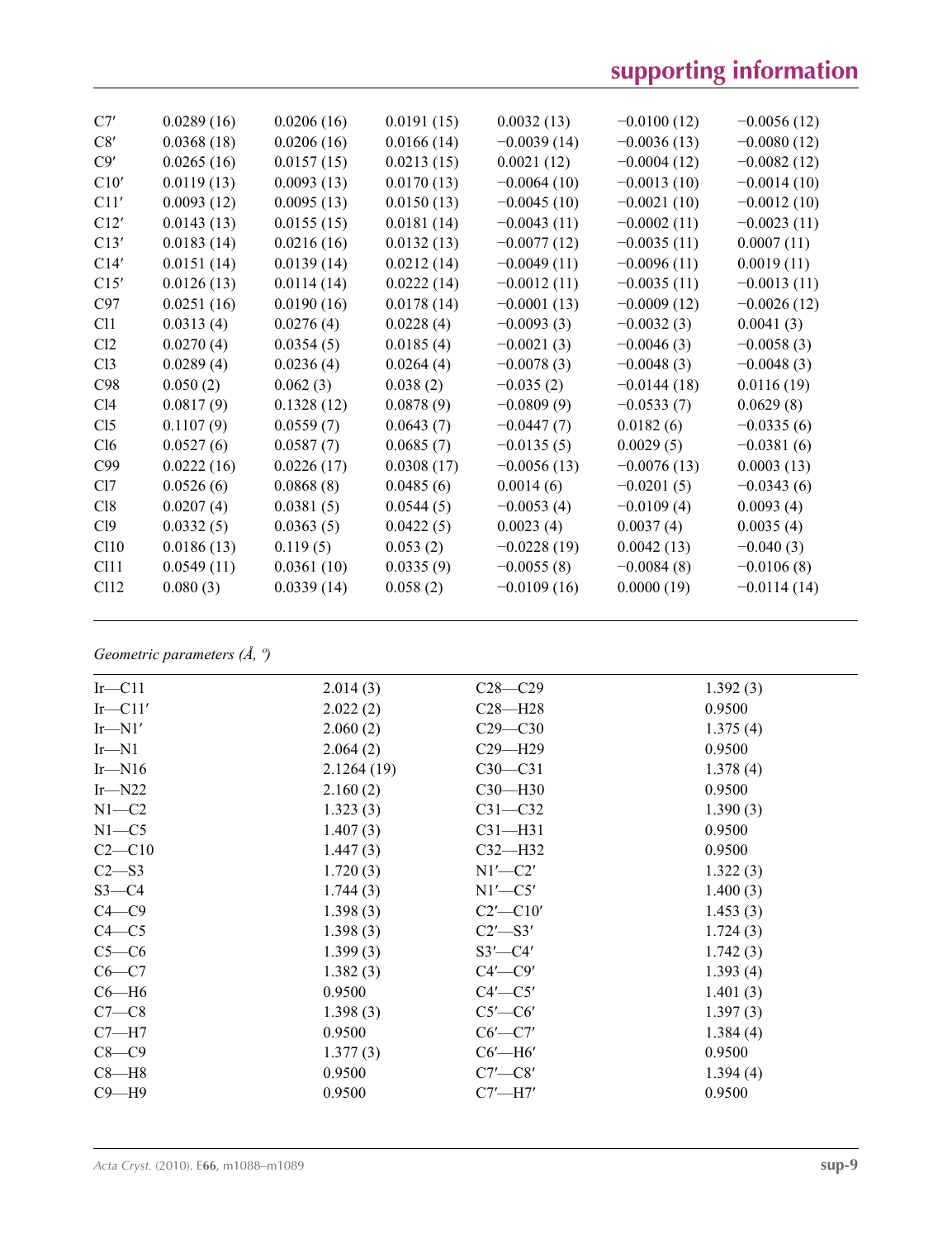# **supporting information**

| $C10 - C15$       | 1.397(3)    | $C8'$ — $C9'$     | 1.380(4) |
|-------------------|-------------|-------------------|----------|
| $C10 - C11$       | 1.412(3)    | $C8'$ -H $8'$     | 0.9500   |
| $C11 - C12$       | 1.405(3)    | $C9'$ —H $9'$     | 0.9500   |
| $C12 - C13$       | 1.385(4)    | $C10'$ - $C15'$   | 1.395(3) |
| $C12 - H12$       | 0.9500      | $C10'$ - $C11'$   | 1.411(3) |
| $C13 - C14$       |             | $C11'$ - $C12'$   |          |
| $C13 - H13$       | 1.387(4)    |                   | 1.402(3) |
|                   | 0.9500      | $C12'$ - $C13'$   | 1.394(3) |
| $C14 - C15$       | 1.379(4)    | $C12'$ -H12'      | 0.9500   |
| $C14 - H14$       | 0.9500      | $C13'$ - $C14'$   | 1.388(4) |
| $C15 - H15$       | 0.9500      | $C13'$ -H13'      | 0.9500   |
| $N16 - C20$       | 1.333(3)    | $C14'$ - $C15'$   | 1.379(4) |
| $N16 - N17$       | 1.365(3)    | $C14'$ -H14'      | 0.9500   |
| $N17 - C18$       | 1.341(3)    | $C15'$ -H15'      | 0.9500   |
| $C18 - N19$       | 1.352(3)    | $C97 - C11$       | 1.755(3) |
| $C18 - C27$       | 1.486(3)    | $C97 - C12$       | 1.759(3) |
| $N19 - C20$       | 1.345(3)    | $C97 - C13$       | 1.771(3) |
| $C20 - C21$       | 1.447(3)    | C97-D97           | 1.0000   |
| $C21 - N22$       | 1.370(3)    | $C98 - C15$       | 1.745(4) |
| $C21 - C26$       | 1.387(3)    | $C98 - C14$       | 1.747(3) |
| $N22 - C23$       | 1.345(3)    | $C98 - C16$       | 1.752(4) |
| $C23-C24$         | 1.377(4)    | C98-D98           | 1.0000   |
| $C23 - H23$       | 0.9500      | C99-Cl7           | 1.746(3) |
| $C24 - C25$       |             | $C99 - C18$       |          |
|                   | 1.382(4)    |                   | 1.750(3) |
| $C24 - H24$       | 0.9500      | C99-Cl9           | 1.757(3) |
| $C25-C26$         | 1.387(3)    | C99-D99           | 1.0000   |
| $C25 - H25$       | 0.9500      | C96-Cl12          | 1.737(8) |
| $C26 - H26$       | 0.9500      | C96-Cl11          | 1.752(6) |
| $C27-C28$         | 1.390(3)    | $C96 - C110$      | 1.758(7) |
| $C27-C32$         | 1.396(4)    | C96-H96           | 1.0000   |
|                   |             |                   |          |
| $Cl1$ -Ir-Cll'    | 88.18 (9)   | $C21 - C26 - H26$ | 120.3    |
| $Cl1$ -Ir-N1'     | 94.17(9)    | C28-C27-C32       | 119.5(2) |
| $Cl1'$ -Ir-N1'    | 79.98 (9)   | $C28-C27-C18$     | 120.0(2) |
| $C11$ —Ir—N1      | 79.54 (9)   | $C32-C27-C18$     | 120.4(2) |
| $C11'$ -Ir-N1     | 92.98 (9)   | $C27 - C28 - C29$ | 120.1(3) |
| $N1'$ -Ir-N1      | 170.77(8)   | $C27 - C28 - H28$ | 120.0    |
| $C11$ —Ir—N16     | 102.78(8)   | C29-C28-H28       | 120.0    |
| $Cl1'$ -Ir-N $16$ | 168.90(8)   | $C30-C29-C28$     | 120.0(3) |
| $N1'$ -Ir-N16     | 97.25(8)    | C30-C29-H29       | 120.0    |
|                   |             |                   | 120.0    |
| $N1$ —Ir—N $16$   | 90.77(8)    | $C28 - C29 - H29$ |          |
| $C11$ —Ir—N22     | 178.49(9)   | $C29 - C30 - C31$ | 120.4(2) |
| $C11'$ —Ir—N22    | 93.05(8)    | C29-C30-H30       | 119.8    |
| $N1'$ —Ir—N22     | 86.91 (8)   | $C31 - C30 - H30$ | 119.8    |
| $N1$ —Ir—N22      | 99.51 (8)   | $C30 - C31 - C32$ | 120.3(3) |
| $N16$ —Ir—N22     | 76.03(8)    | $C30 - C31 - H31$ | 119.9    |
| $C2-M1-C5$        | 110.8(2)    | $C32 - C31 - H31$ | 119.9    |
| $C2-M1-Ir$        | 114.19(17)  | $C31 - C32 - C27$ | 119.7(3) |
| $C5 - N1 - Ir$    | 134.97 (17) | $C31 - C32 - H32$ | 120.1    |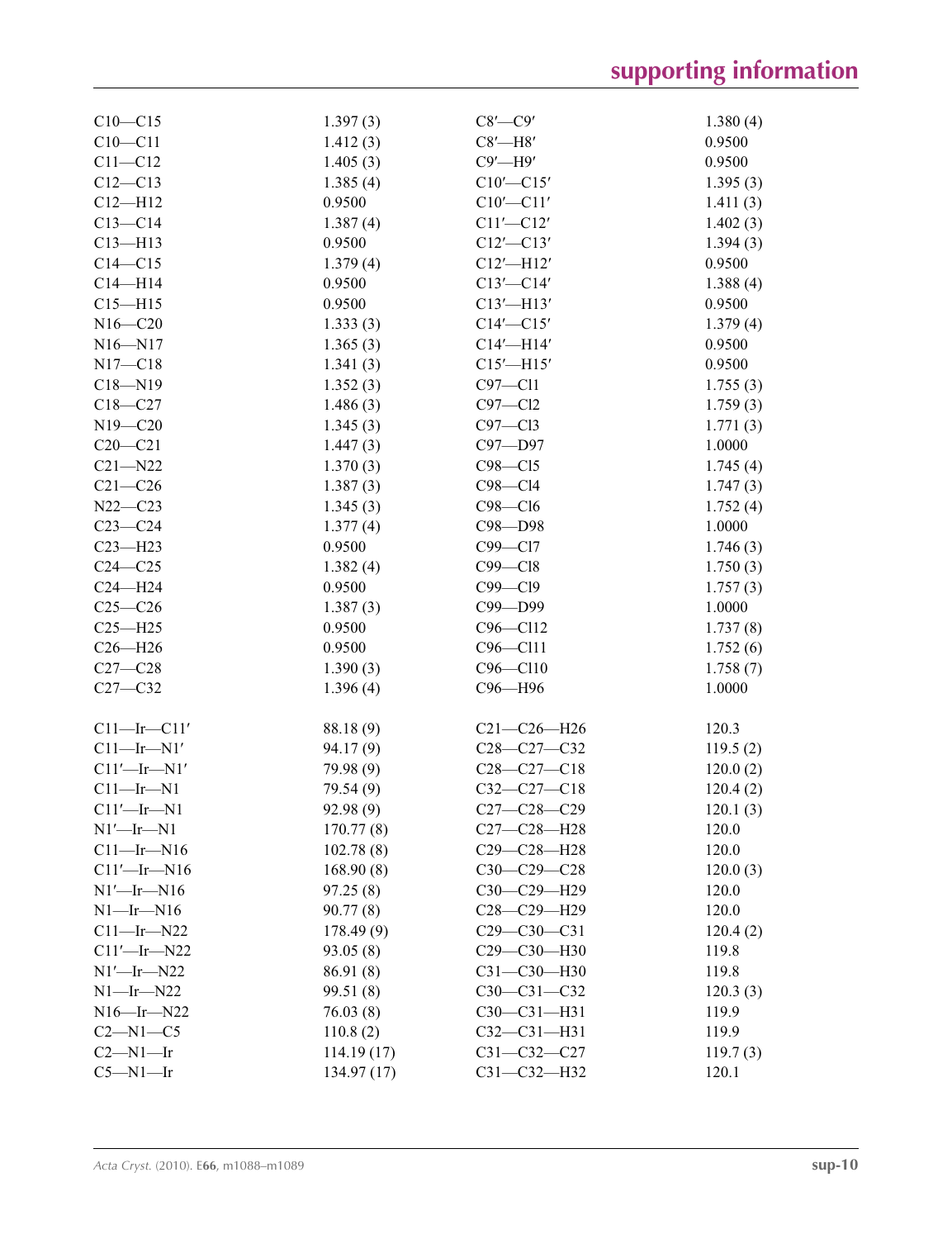| $N1-C2-C10$       | 117.8(2)   | $C27 - C32 - H32$                                    | 120.1       |
|-------------------|------------|------------------------------------------------------|-------------|
| $N1 - C2 - S3$    | 115.97(19) | $C2'$ -N1'- $C5'$                                    | 111.6(2)    |
| $C10-C2-S3$       | 126.14(19) | $C2'$ -N1'-Ir                                        | 113.96(16)  |
| $C2 - S3 - C4$    | 89.36 (12) | $C5'$ —N1'—Ir                                        | 134.48 (16) |
| $C9 - C4 - C5$    | 121.9(2)   | $N1'$ - $C2'$ - $C10'$                               | 117.8(2)    |
| $C9 - C4 - S3$    | 127.7(2)   | $N1'$ - $C2'$ - $S3'$                                | 115.30(18)  |
| $C5-C4-S3$        | 110.37(19) | $C10'$ - $C2'$ - $S3'$                               | 126.80(19)  |
| $C4-C5-C6$        | 119.5(2)   | $C2'$ —S3'—C4'                                       | 89.47 (12)  |
| $C4-C5-N1$        | 113.5(2)   | $C9'$ — $C4'$ — $C5'$                                | 121.9(2)    |
| $C6-C5-N1$        | 127.1(2)   | $C9'$ — $C4'$ — $S3'$                                | 127.6(2)    |
| $C7-C6-C5$        | 118.6(2)   | $C5'$ — $C4'$ — $S3'$                                | 110.33(19)  |
| $C7-C6-H6$        | 120.7      | $C6'$ — $C5'$ —N1'                                   | 127.0(2)    |
| $C5-C6-H6$        | 120.7      | $C6'$ — $C5'$ — $C4'$                                | 119.7(2)    |
| $C6 - C7 - C8$    | 121.3(2)   | $N1'$ - $C5'$ - $C4'$                                | 113.2(2)    |
| $C6-C7-H7$        | 119.3      | $C7'$ — $C6'$ — $C5'$                                | 118.2(2)    |
| $C8-C7-H7$        | 119.3      | $C7'$ — $C6'$ — $H6'$                                | 120.9       |
| $C9 - C8 - C7$    | 121.0(2)   | $C5'$ — $C6'$ — $H6'$                                | 120.9       |
| $C9 - C8 - H8$    | 119.5      | $C6'$ — $C7'$ — $C8'$                                | 121.6(2)    |
| $C7-C8-H8$        | 119.5      | $C6'$ - $C7'$ - $H7'$                                | 119.2       |
| $C8 - C9 - C4$    | 117.7(2)   | $C8'$ — $C7'$ — $H7'$                                | 119.2       |
| $C8-C9-H9$        | 121.1      | $C9'$ — $C8'$ — $C7'$                                | 121.0(3)    |
| $C4-C9-H9$        | 121.1      | $C9'$ - $C8'$ - $H8'$                                | 119.5       |
| $C15 - C10 - C11$ | 122.7(2)   | $C7'$ — $C8'$ — $H8'$                                | 119.5       |
| $C15-C10-C2$      | 124.8(2)   | $C8'$ — $C9'$ — $C4'$                                | 117.6(3)    |
| $C11 - C10 - C2$  | 112.4(2)   | $C8'$ - $C9'$ - $H9'$                                | 121.2       |
| $C12 - C11 - C10$ | 116.1(2)   | $C4'$ — $C9'$ — $H9'$                                | 121.2       |
| $C12-C11$ -Ir     | 128.7(2)   | $C15'$ - $C10'$ - $C11'$                             | 123.4(2)    |
| $C10 - C11 - Ir$  | 115.08(18) | $C15'$ — $C10'$ — $C2'$                              | 123.5(2)    |
| $C13 - C12 - C11$ | 120.9(2)   | $C11'$ - $C10'$ - $C2'$                              | 113.0(2)    |
| $C13 - C12 - H12$ | 119.6      | $C12'$ - $C11'$ - $C10'$                             | 115.6(2)    |
| $C11 - C12 - H12$ | 119.6      | $C12'$ - $C11'$ - Ir                                 | 129.8(2)    |
| $C12-C13-C14$     | 121.8(3)   | $C10'$ - $C11'$ - Ir                                 | 114.42(17)  |
| $C12-C13-H13$     | 119.1      | $C13'$ - $C12'$ - $C11'$                             | 121.2(3)    |
| $C14 - C13 - H13$ | 119.1      | $C13'$ - $C12'$ - $H12'$                             | 119.4       |
| $C15-C14-C13$     | 119.0(2)   | $Cl1'$ - $Cl2'$ - $H12'$                             | 119.4       |
| $C15-C14-H14$     | 120.5      | $C14'$ - $C13'$ - $C12'$                             | 121.3(2)    |
| $C13 - C14 - H14$ | 120.5      | $C14'$ - $C13'$ - $H13'$                             | 119.3       |
| $C14 - C15 - C10$ | 119.4(2)   | $C12'$ - $C13'$ - $H13'$                             | 119.3       |
| $C14 - C15 - H15$ | 120.3      | $C15'$ - $C14'$ - $C13'$                             | 119.3(2)    |
| $C10-C15-H15$     | 120.3      | $C15'$ - $C14'$ - $H14'$                             | 120.3       |
| $C20 - N16 - N17$ | 107.33(19) |                                                      | 120.3       |
| $C20 - N16 - Ir$  | 115.60(15) | $C13'$ - $C14'$ - $H14'$<br>$C14'$ - $C15'$ - $C10'$ | 119.0(2)    |
| $N17 - N16 - Ir$  | 137.07(16) | $C14'$ - $C15'$ - $H15'$                             | 120.5       |
| C18-N17-N16       |            | $C10'$ - $C15'$ - $H15'$                             | 120.5       |
| N17-C18-N19       | 103.6(2)   | $Cl1-C97-C12$                                        |             |
| N17-C18-C27       | 114.9(2)   | $Cl1-C97-C13$                                        | 111.48(16)  |
|                   | 121.6(2)   |                                                      | 109.43(14)  |
| N19-C18-C27       | 123.5(2)   | $Cl2-C97-C13$                                        | 110.84(15)  |
| $C20 - N19 - C18$ | 100.8(2)   | Cl1-C97-D97                                          | 108.3       |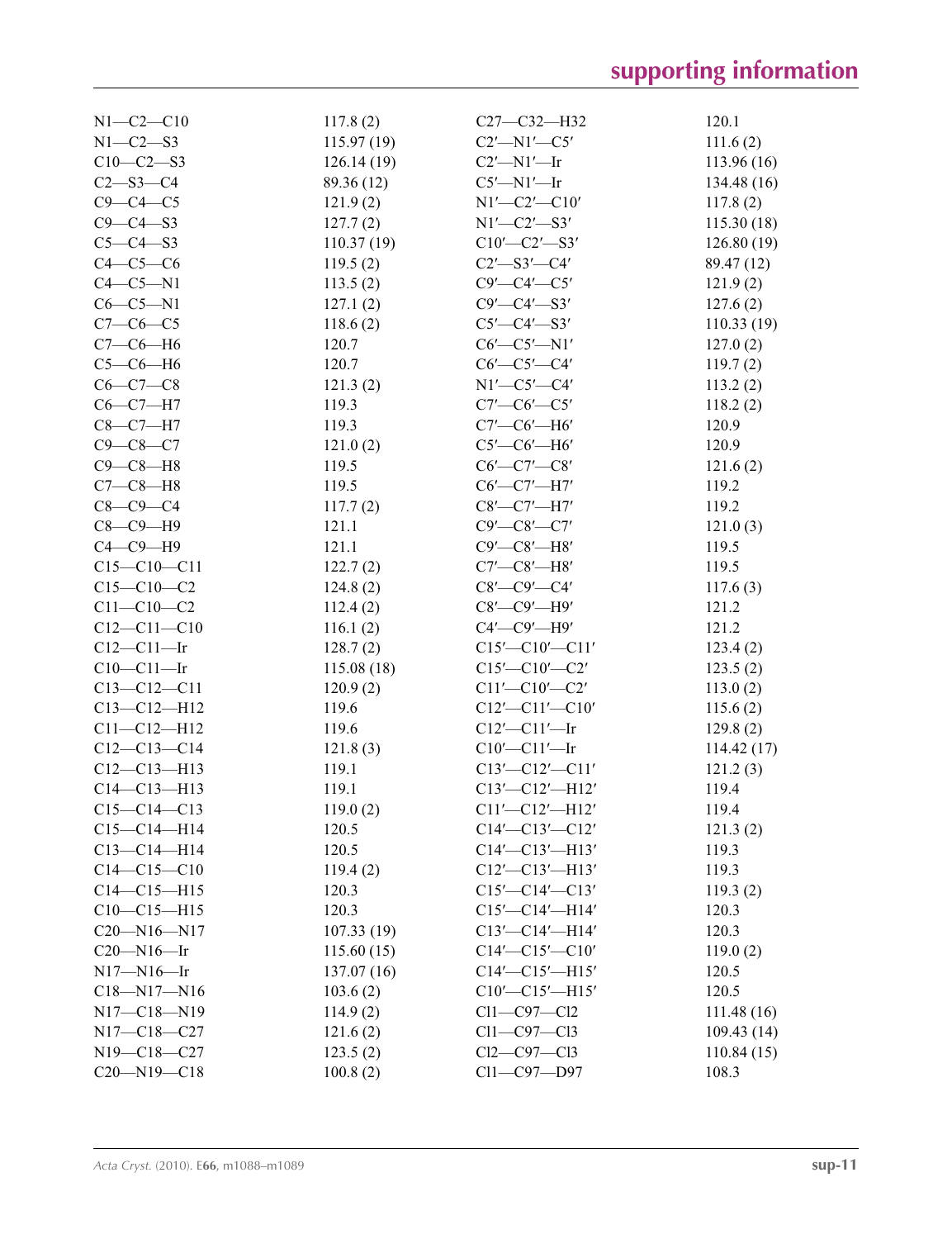| $N16 - C20 - N19$    | 113.2(2)      | Cl2-C97-D97             | 108.3         |
|----------------------|---------------|-------------------------|---------------|
| N16-C20-C21          | 118.9(2)      | Cl3-C97-D97             | 108.3         |
| N19-C20-C21          | 127.9(2)      | $Cl5-C98-C14$           | 110.2(2)      |
| N22-C21-C26          |               | $Cl5-C98-C16$           |               |
|                      | 121.2(2)      |                         | 110.47(18)    |
| N22-C21-C20          | 113.6(2)      | $Cl4-C98-C16$           | 111.8(2)      |
| $C26 - C21 - C20$    | 125.2(2)      | Cl5-C98-D98             | 108.1         |
| $C23 - N22 - C21$    | 118.4(2)      | Cl4-C98-D98             | 108.1         |
| $C23 - N22 - Ir$     | 125.73(17)    | Cl6-C98-D98             | 108.1         |
| $C21 - N22 - Ir$     | 115.91(16)    | $Cl7-C99-C18$           | 110.99(17)    |
| N22-C23-C24          | 122.7(2)      | Cl7-C99-Cl9             | 110.85(15)    |
| N22-C23-H23          | 118.6         | Cl8-C99-Cl9             | 111.02(15)    |
| $C24 - C23 - H23$    | 118.6         | Cl7-C99-D99             | 107.9         |
| $C23-C24-C25$        | 119.2(2)      | Cl8-C99-D99             | 107.9         |
| C23-C24-H24          | 120.4         | Cl9-C99-D99             | 107.9         |
| $C25-C24-H24$        | 120.4         | Cl12-C96-Cl11           | 110.5(4)      |
| $C24-C25-C26$        | 119.1(3)      | $C112 - C96 - C110$     | 111.1(4)      |
| $C24 - C25 - H25$    | 120.4         | Cl11-C96-Cl10           | 109.3(4)      |
| $C26 - C25 - H25$    | 120.4         | Cl12-C96-H96            | 108.6         |
| $C25-C26-C21$        | 119.4(2)      | Cl11-C96-H96            | 108.6         |
| $C25-C26-H26$        | 120.3         | Cl10-C96-H96            | 108.6         |
|                      |               |                         |               |
| $C11$ -Ir-N1-C2      | $-6.33(16)$   | $C11'$ -Ir-N22-C23      | 2.0(2)        |
| $C11'$ -Ir-N1-C2     | 81.27(17)     | $N1'$ -Ir- $N22$ -C23   | 81.8(2)       |
| $N16$ —Ir— $N1$ —C2  | $-109.18(16)$ | $N1$ —Ir—N22—C23        | $-91.5(2)$    |
| $N22$ -Ir-N1-C2      |               | $N16$ -Ir- $N22$ -C23   |               |
|                      | 174.86(16)    |                         | $-179.9(2)$   |
| $C11$ -Ir-N1- $C5$   | 173.0(2)      | $Cl1'$ -Ir-N22-C21      | $-178.67(18)$ |
| $C11'$ -Ir-N1-C5     | $-99.5(2)$    | $N1'$ -Ir- $N22$ -C21   | $-98.88(18)$  |
| $N16$ —Ir—N1—C5      | 70.1(2)       | $N1$ —Ir—N22—C21        | 87.79 (18)    |
| $N22$ —Ir—N1—C5      | $-5.9(2)$     | $N16$ —Ir— $N22$ —C21   | $-0.63(17)$   |
| $C5 - N1 - C2 - C10$ | $-176.80(19)$ | $C21 - N22 - C23 - C24$ | $-1.3(4)$     |
| $Ir-M1-C2-C10$       | 2.7(3)        | Ir- $N22-C23-C24$       | 178.0(2)      |
| $C5 - N1 - C2 - S3$  | 0.3(2)        | N22-C23-C24-C25         | 0.1(4)        |
| $Ir-M1-C2-S3$        | 179.74(10)    | $C23-C24-C25-C26$       | 1.2(4)        |
| $N1 - C2 - S3 - C4$  | $-0.48(18)$   | $C24-C25-C26-C21$       | $-1.3(4)$     |
| $C10-C2-S3-C4$       | 176.3(2)      | $N22-C21-C26-C25$       | 0.1(4)        |
| $C2 - S3 - C4 - C9$  | $-179.1(2)$   | $C20-C21-C26-C25$       | $-177.9(3)$   |
| $C2 - S3 - C4 - C5$  | 0.53(18)      | N17-C18-C27-C28         | 170.1(2)      |
| $C9 - C4 - C5 - C6$  | $-0.4(3)$     | N19-C18-C27-C28         | $-8.5(4)$     |
| $S3-C4-C5-C6$        | 179.93(17)    | N17-C18-C27-C32         | $-6.5(4)$     |
| $C9 - C4 - C5 - N1$  | 179.1(2)      | N19-C18-C27-C32         | 174.9(2)      |
| $S3 - C4 - C5 - N1$  | $-0.5(2)$     | $C32-C27-C28-C29$       | 1.8(4)        |
| $C2 - N1 - C5 - C4$  | 0.2(3)        | $C18-C27-C28-C29$       | $-174.8(2)$   |
| $Ir-M1-C5-C4$        | $-179.15(16)$ | C27-C28-C29-C30         | $-0.3(4)$     |
| $C2-M1-C5-C6$        | 179.7(2)      | $C28-C29-C30-C31$       | $-1.3(4)$     |
| $Ir-M1-C5-C6$        | 0.4(4)        | $C29 - C30 - C31 - C32$ |               |
| $C4 - C5 - C6 - C7$  |               | $C30-C31-C32-C27$       | 1.4(4)        |
|                      | 0.2(3)        |                         | 0.1(4)        |
| $N1 - C5 - C6 - C7$  | $-179.3(2)$   | $C28-C27-C32-C31$       | $-1.7(4)$     |
| $C5-C6-C7-C8$        | $-0.1(4)$     | $C18-C27-C32-C31$       | 174.9(2)      |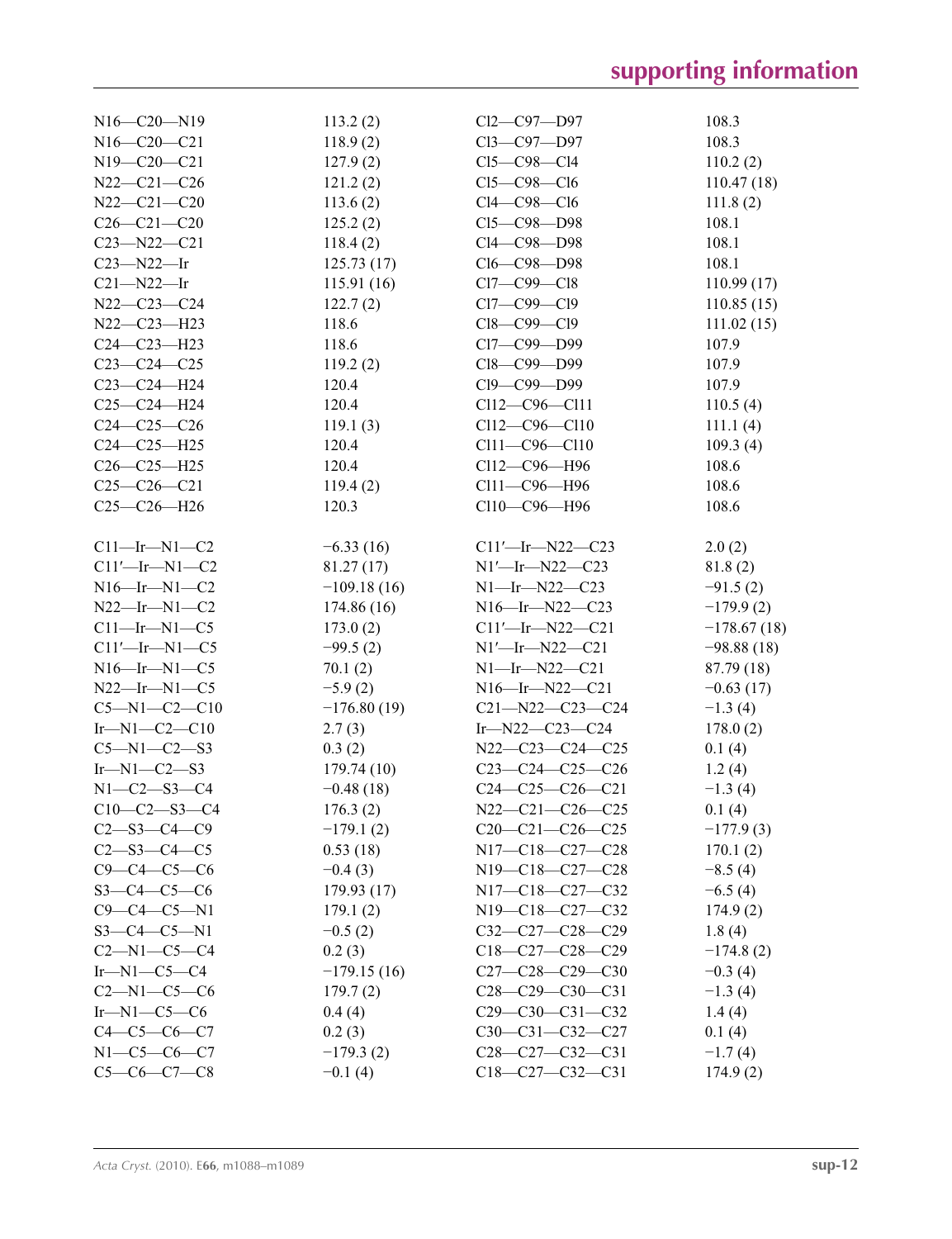| $C6-C7-C8-C9$                                                      | 0.1(4)        | $C11$ —Ir—N1'—C2'                 | 95.28 (18)    |
|--------------------------------------------------------------------|---------------|-----------------------------------|---------------|
| $C7 - C8 - C9 - C4$                                                | $-0.3(3)$     | $Cl1'$ -Ir-N $1'$ -C2'            | 7.87(17)      |
| $C5 - C4 - C9 - C8$                                                | 0.5(3)        | $N16$ —Ir— $N1'$ —C2'             | $-161.26(17)$ |
| $S3-C4-C9-C8$                                                      | $-179.98(18)$ | $N22$ —Ir—N1'—C2'                 | $-85.78(17)$  |
| $N1-C2-C10-C15$                                                    | $-178.6(2)$   | $C11$ —Ir—N1'—C5'                 | $-84.3(2)$    |
| $S3-C2-C10-C15$                                                    | 4.7(3)        | $Cl1'$ —Ir—N $1'$ —C5'            | $-171.7(2)$   |
| $N1-C2-C10-C11$                                                    | 4.8(3)        | $N16$ —Ir—N $1'$ —C5'             | 19.2(2)       |
| $S3-C2-C10-C11$                                                    | $-171.96(17)$ | $N22$ —Ir—N1'—C5'                 | 94.6(2)       |
| $C15-C10-C11-C12$                                                  | $-3.5(3)$     | $C5'$ —N1'—C2'—C10'               | 173.0(2)      |
| $C2 - C10 - C11 - C12$                                             | 173.2(2)      | $Ir-M1'$ -C2'-C10'                | $-6.6(3)$     |
| $C15-C10-C11$ —Ir                                                  | 173.17 (18)   | $C5'$ —N1′—C2′—S3′                | $-3.8(3)$     |
| $C2-C10-C11$ —Ir                                                   | $-10.1(3)$    | Ir—N1'—C2'—S3'                    | 176.50(11)    |
| $Cl1'$ -Ir-Cl1-Cl2                                                 | 91.8(2)       | $N1'$ - $C2'$ - $S3'$ - $C4'$     | 2.0(2)        |
| $N1'$ —Ir—C11—C12                                                  | 12.0(2)       | $C10'$ — $C2'$ — $S3'$ — $C4'$    | $-174.5(2)$   |
| $N1$ —Ir—C11—C12                                                   | $-174.8(2)$   | $C2'$ —S3'—C4'—C9'                | 175.7(3)      |
| $N16$ -Ir-C11-C12                                                  | $-86.4(2)$    | $C2'$ —S3'—C4'—C5'                | 0.3(2)        |
| $Cl1'$ -Ir-Cl1-Cl0                                                 | $-84.38(18)$  | $C2'$ —N1′—C5′—C6′                | $-172.2(2)$   |
| $N1'$ -Ir-C11-C10                                                  | $-164.20(17)$ | $Ir-M1'$ - $C5'$ - $C6'$          | 7.4(4)        |
| $N1$ -Ir-C11-C10                                                   | 8.99(17)      | $C2'$ —N1′—C5′—C4′                |               |
| $N16$ -Ir-C11-C10                                                  |               |                                   | 4.0(3)        |
|                                                                    | 97.39 (18)    | $Ir$ -N1'-C5'-C4'                 | $-176.37(18)$ |
| $C10-C11-C12-C13$                                                  | 3.3(3)        | $C9'$ — $C4'$ — $C5'$ — $C6'$     | $-1.7(4)$     |
| $Ir$ -C11-C12-C13                                                  | $-172.88(18)$ | $S3'$ —C4'—C5'—C6'                | 174.0(2)      |
| $C11-C12-C13-C14$                                                  | $-0.7(4)$     | $C9'$ — $C4'$ — $C5'$ — $N1'$     | $-178.2(2)$   |
| $C12-C13-C14-C15$                                                  | $-1.9(4)$     | $S3'$ —C4'—C5'—N1'                | $-2.5(3)$     |
| $C13-C14-C15-C10$                                                  | 1.7(4)        | $N1'$ - $C5'$ - $C6'$ - $C7'$     | 176.5(3)      |
| $C11-C10-C15-C14$                                                  | 1.1(4)        | $C4'$ — $C5'$ — $C6'$ — $C7'$     | 0.5(4)        |
| $C2-C10-C15-C14$                                                   | $-175.2(2)$   | $C5'$ — $C6'$ — $C7'$ — $C8'$     | 0.7(4)        |
| $C11$ —Ir—N16—C20                                                  | $-177.88(18)$ | $C6'$ — $C7'$ — $C8'$ — $C9'$     | $-0.6(4)$     |
| $N1'$ —Ir—N16—C20                                                  | 86.15 (18)    | $C7'$ — $C8'$ — $C9'$ — $C4'$     | $-0.5(4)$     |
| $N1$ —Ir—N $16$ —C $20$                                            | $-98.43(18)$  | $C5'$ — $C4'$ — $C9'$ — $C8'$     | 1.7(4)        |
| $N22$ —Ir—N16—C20                                                  | 1.18(18)      | $S3'$ —C4'—C9'—C8'                | $-173.2(2)$   |
| $C11$ —Ir—N16—N17                                                  | 1.8(2)        | $N1'$ - $C2'$ - $C10'$ - $C15'$   | $-177.1(2)$   |
| $N1'$ —Ir—N $16$ —N $17$                                           | $-94.2(2)$    | $S3'$ - $C2'$ - $C10'$ - $C15'$   | $-0.6(4)$     |
| $N1$ —Ir—N16—N17                                                   | 81.2(2)       | $N1'$ - $C2'$ - $C10'$ - $C11'$   | 0.1(3)        |
| $N22$ —Ir—N16—N17                                                  | $-179.2(2)$   | $S3'$ - $C2'$ - $C10'$ - $C11'$   | 176.57(18)    |
| $C20 - N16 - N17 - C18$                                            | 0.3(3)        | $C15'$ - $C10'$ - $C11'$ - $C12'$ | 0.2(4)        |
| $Ir-M16-M17-C18$                                                   | $-179.34(19)$ | $C2'$ - $C10'$ - $C11'$ - $C12'$  | $-177.0(2)$   |
| N16-N17-C18-N19                                                    | $-0.1(3)$     | $C15'$ - $C10'$ - $C11'$ - Ir     | $-176.18(19)$ |
| N <sub>16</sub> -N <sub>17</sub> -C <sub>18</sub> -C <sub>27</sub> | $-178.8(2)$   | $C2'$ — $C10'$ — $C11'$ —Ir       | 6.6(3)        |
| N17-C18-N19-C20                                                    | $-0.2(3)$     | $Cl1$ -Ir-C11'-C12'               | 81.9(2)       |
| $C27-C18-N19-C20$                                                  | 178.5(2)      | $N1'$ —Ir—C11'—C12'               | 176.5(2)      |
| $N17 - N16 - C20 - N19$                                            | $-0.5(3)$     | $N1$ —Ir—C11'—C12'                | 2.5(2)        |
| Ir—N16—C20—N19                                                     | 179.27(16)    | $N22$ —Ir—C11'—C12'               | $-97.2(2)$    |
| $N17 - N16 - C20 - C21$                                            | 178.6(2)      | $Cl1$ -Ir-C $11'$ -C $10'$        | $-102.35(19)$ |
| $Ir$ -N16- $C20$ - $C21$                                           | $-1.6(3)$     | $N1'$ -Ir-C11'-C10'               | $-7.78(17)$   |
| $C18 - N19 - C20 - N16$                                            | 0.4(3)        | $N1$ —Ir—C11'—C10'                | 178.23 (18)   |
| $C18 - N19 - C20 - C21$                                            | $-178.6(3)$   | $N22$ —Ir—C11'—C10'               | 78.53 (18)    |
| $N16-C20-C21-N22$                                                  | 1.0(3)        | $C10'$ - $C11'$ - $C12'$ - $C13'$ | 1.1(4)        |